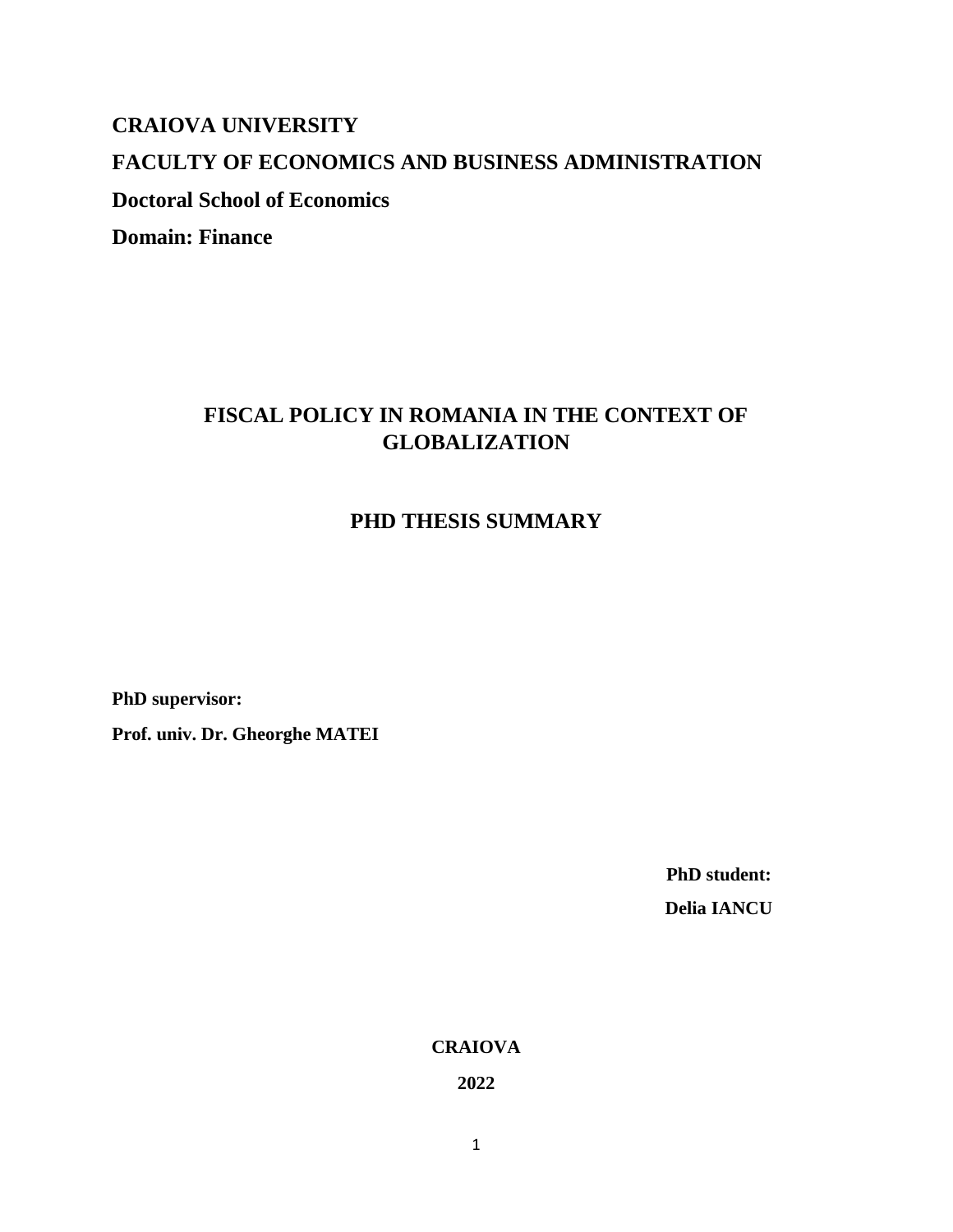# **CONTENT**

| CONCEPTUAL APPROACHES AND THE STAGE OF KNOWLEDGE20                                   |
|--------------------------------------------------------------------------------------|
|                                                                                      |
| <b>GLOBAL FISCAL POLICY IN THE CURRENT ECONOMIC AND SOCIAL</b>                       |
| 1.1. Fiscal policy and the sustainable development of the contemporary economy 21    |
|                                                                                      |
| 1.3. Fiscal policy and local and regional macroeconomic balance32                    |
| 1.4. Fiscal mechanisms and instruments - determinants of fiscal policy performance40 |
|                                                                                      |
| FISCAL SYSTEM AND FISCAL BEHAVIOR - OVERALL PERSPECTIVES46                           |
|                                                                                      |
|                                                                                      |
| 2.3. Tax behavior of taxpayers in the light of changes specific to fiscal policy59   |
|                                                                                      |
| APPLICABLE APPROACHES TO EU Member States' FISCAL POLICIES70                         |
|                                                                                      |
| FISCAL POLICY IN ROMANIA AND OTHER MEMBER STATES OF THE                              |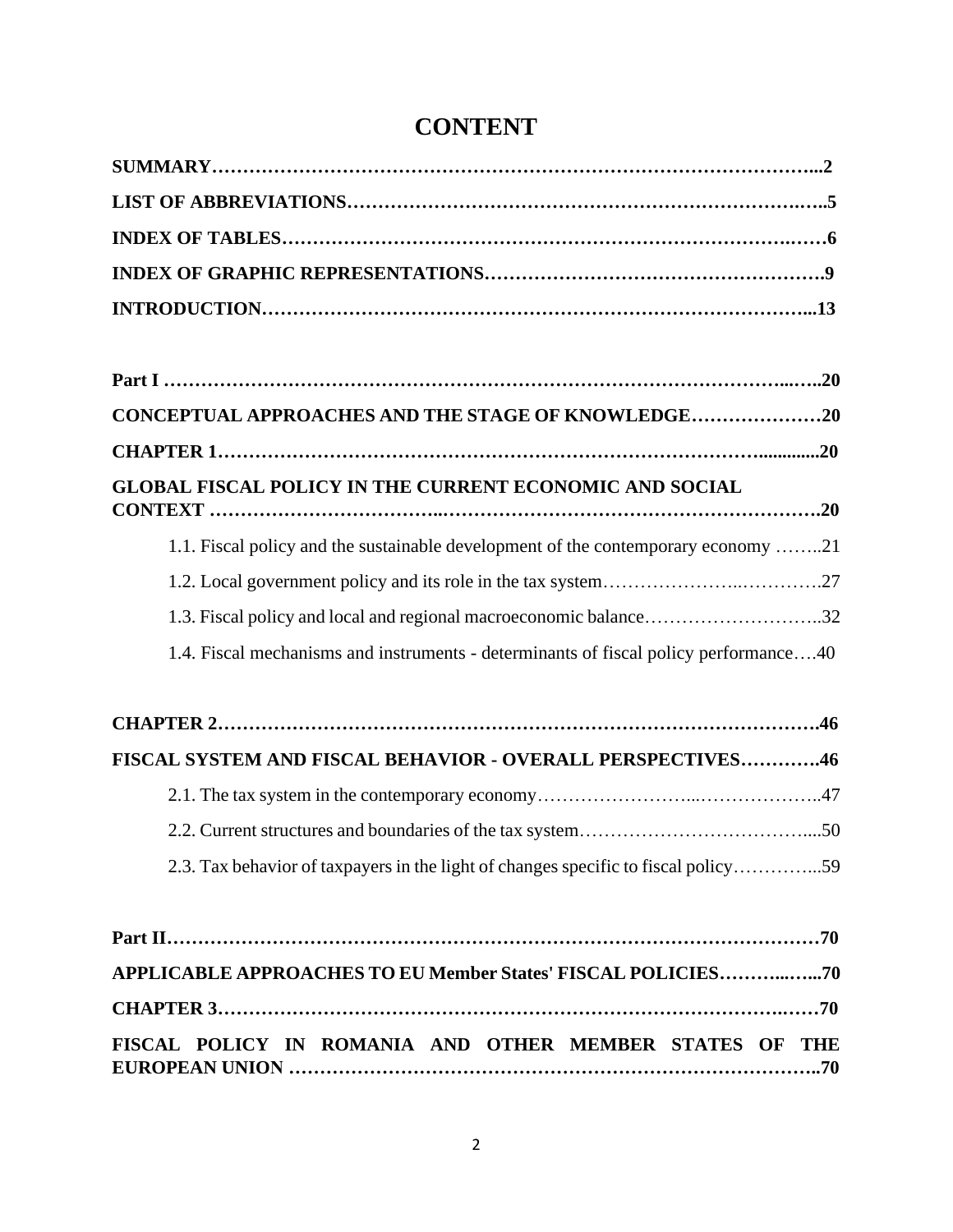| 3.1 Realities and perspectives of fiscal policy in Romania and other EU Member States in |  |
|------------------------------------------------------------------------------------------|--|
| 3.2 Evolution of the main benchmarks on fiscal policies in Romania and other EU Member   |  |
|                                                                                          |  |
| IMPACT OF FISCAL POLICIES ON ECONOMIC GROWTH IN EU MEMBER                                |  |
|                                                                                          |  |
|                                                                                          |  |
| 4.2. Analysis of the impact of fiscal policies on economic growth123                     |  |

|--|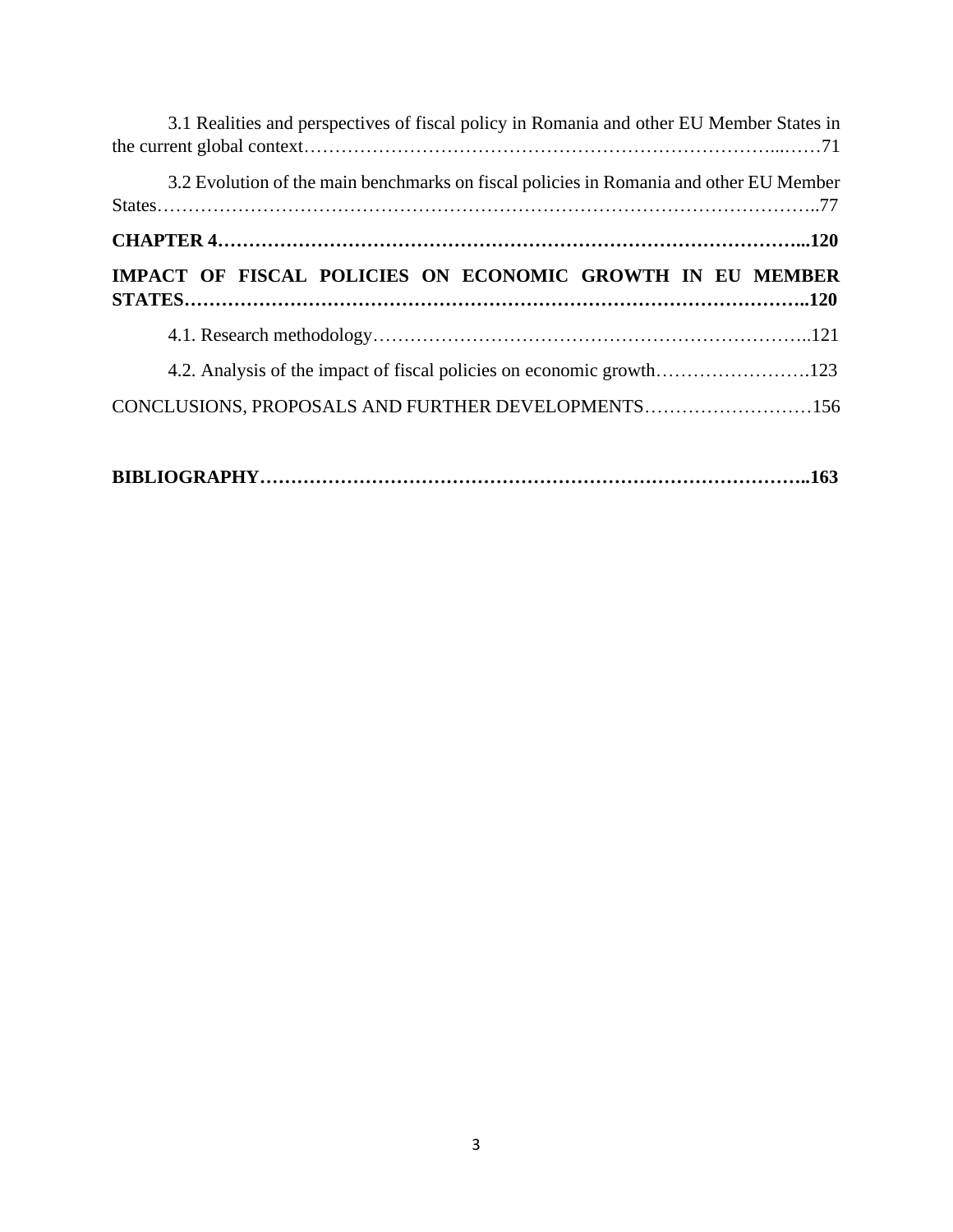This PhD Thesis is split in two main parts and its starting point has been represented by the various conceptual approaches to fiscal policies, in the current global economic context. Thus, we have identified issues related to the fiscal policy and the sustainable development of the contemporary economy, its role in the fiscal system, fiscal mechanisms and instruments that determine the performance of a fiscal policy, as well as issues related to the fiscal behaviour of taxpayers, regarded from the perspective of the changes occurred in the global fiscal policy.

The second part of the thesis includes a series of applied approaches, related to the fiscal policies used in the Member States of the European Union and in Romania. Thus, assessments have been performed to identify the levels and trends of the main variables, that have an impact on the fiscal policy, based on data provided by Eurostat for the 2009-2019 period of time (Eurostat, 2021). The main purpose of this scientific approach was to identify the influence of the selected variables, on the economic performance of each country in the European Union, which is extremely important considering that, the reconsideration of the complex set of fiscal rules imposed at EU level, has been invoked more and more often, in view of reforming the European space.

This research has led to pertinent conclusions, with all EU Member States seeking to achieve a balanced budget and a fiscal optimisation; their mission has been further complicated by the COVID-19 outbreak, which has caused major shocks in the global economy, as well as in the national economies. It is also clear that Romania urgently needs to take firm measures, to increase public revenues and to reduce public spending and it needs to impose a stricter fiscal discipline to support sustainable economic development.

#### **Keywords**

- Fiscal policies
- **EU Member States**
- Fiscal performance
- Fiscal instruments
- European fiscal systems
- Common fiscal policy
- Economic growth
- Fiscality
- Direct taxes
- Indirect taxes
- Fiscality
- **Taxation**
- Public policies
- Durable development
- Fiscal behaviour
- Fiscal structures
- Product Tax
- Income Tax
- Profit Tax
- Value-Added Tax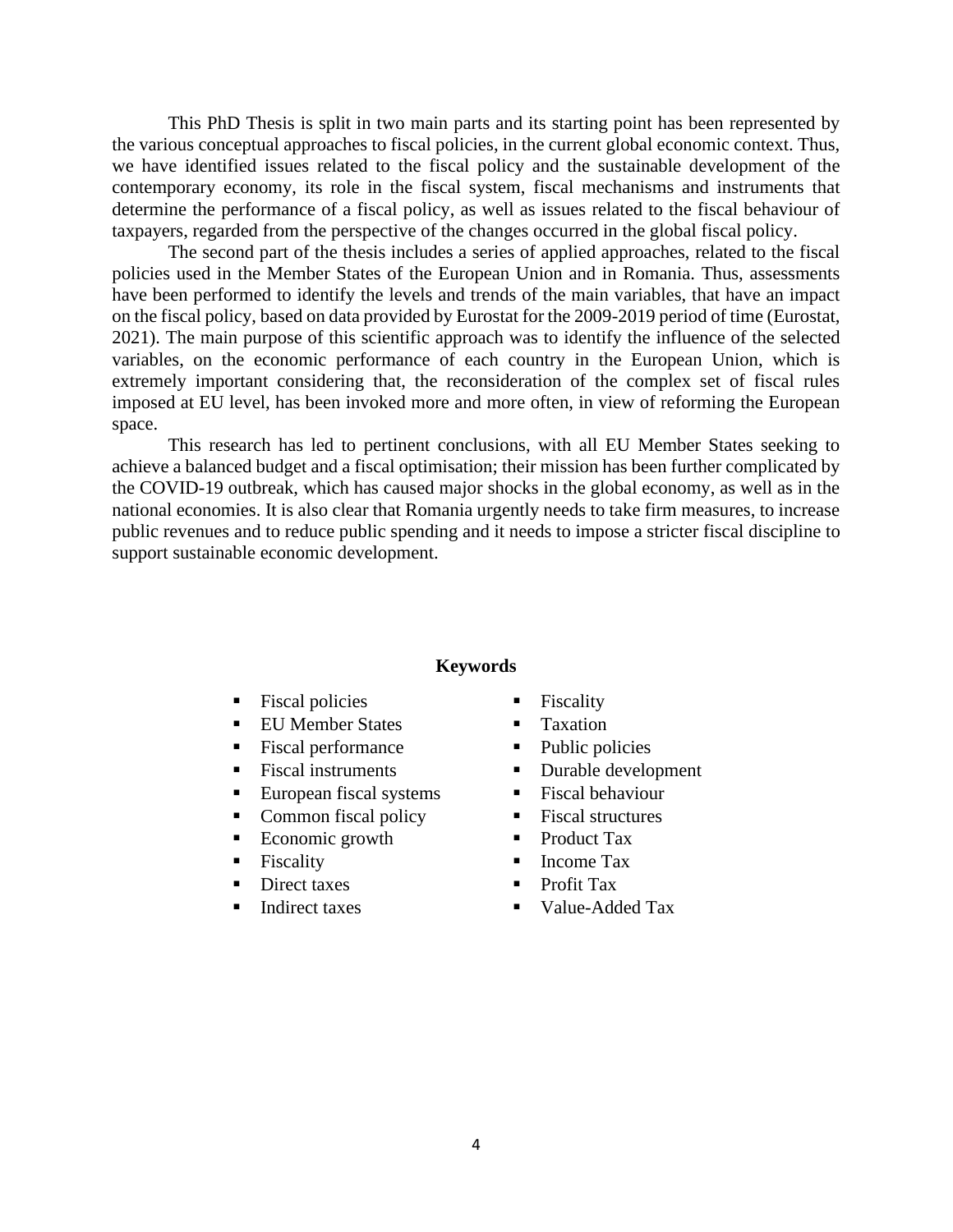### **INTRODUCTION**

## *Topicality and importance of the topic*

The sustainable development of the economy is currently a cause but also an effect of the way in which governments and tax bodies ensure the growth and competitiveness of companies, society as a whole. Based on this consideration, I appreciate the fact that any nation must identify and implement coherent fiscal strategies that support society, the economy, in the context in which we highlight pressures on the environment, with an obvious impact on the existence of society.

Fiscal policy and sustainable development are now considered to be interdependent, as fiscal policy must be sustainable, directly contributing to the feasibility of medium- and long-term projects, as well as increasing the added value of the economy and its sectors of activity, regardless of the geographical region or country to which we refer.

On the other hand, regional or global rules on fiscal policy have a direct impact on decisionmakers, which is why a sustainable approach to fiscal policy must be seen as a necessity for all, all states of the world for sustainable development. This is because rapid, long-term sustainable growth attracts foreign / international investment and is a major force in coping with environmental, economic and social change.

Fiscal policy is an extremely important factor, as it is a real barometer of whether or not sustainable economic growth is possible, both economically and socially. Therefore, fiscal policy directly influences the sustainable economy, especially the one that is dependent on natural resources and which often generates high investment in technology and low investment in human capital, education and health.

Therefore, the current period traversed by all the states of the world, as well as their experiences over time, indicates that giving greater importance to fiscal policies, the conditions, factors and contextual challenges in which tax systems have recently evolved, becomes a global, regional and local.

Based on these personal considerations, the topic of this doctoral thesis "FISCAL POLICY IN ROMANIA IN THE CONTEXT OF GLOBALIZATION" highlights the way in which fiscal policy is anchored to global changes of any kind, economic, social, political, but especially those related to changes of the environment, of the climate changes that make their mark on society.

The importance of the theme and the issue also derives from the importance of the impact of budget expenditures on aggregate demand for goods and services at global, regional and local level, an impact that directly influences the size of GDP. For this reason, there are multiple concerns in determining the causes that influence the level of devolution of decisions and the distribution of fiscal powers within a country. Therefore, policies to stabilize the various situations that may arise must be the responsibility of governments because market "self-regulation" cannot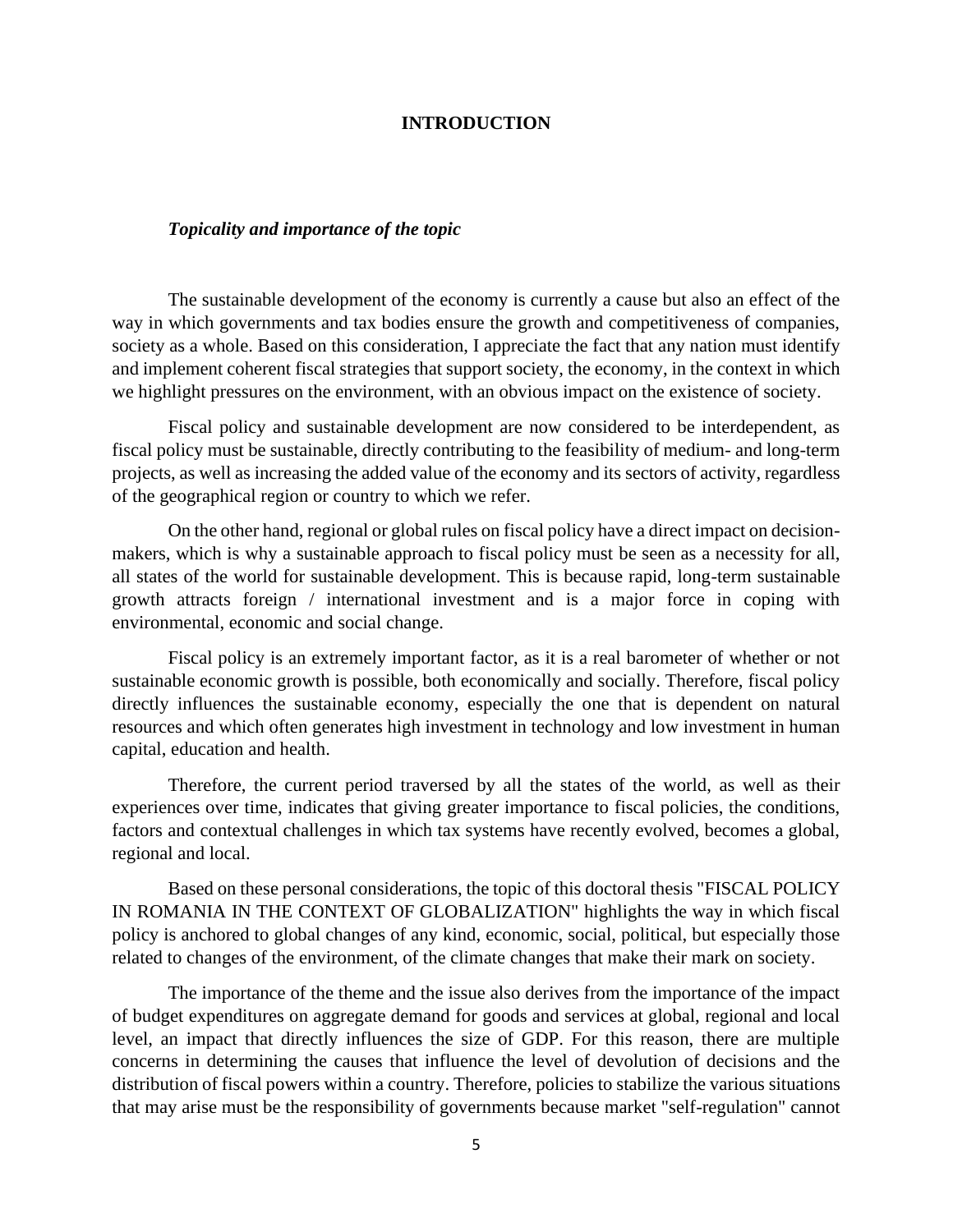take place. Free economies also tend to compete perfectly, even if government decisions can distort a country's economic and fiscal policies regardless of its level of development.

The topicality of the topic of this doctoral thesis is justified by the fact that, in recent years, we identify new phenomena manifested under the umbrella of globalization, a phenomenon, moreover, more and more obvious in all forms in all countries of the world. Therefore, the process of globalization creates new dimensions of fiscal policy as well as changes in the tax system in all countries.

In this context, the governments of all states must constantly act to improve fiscal policy so that it is competitive in the global market, competitiveness justified by: tax cuts, stimulating foreign investment, restructuring public spending for the performance and quality of public institutions . The sustainability of global equities today is focused on the sustainability of fiscal policies by creating favorable conditions for stimulating the sustainable economy, which in turn has a direct impact on the financial performance of all states.

On the other hand, the development of long-term support infrastructure for economic growth and social progress is another basic condition for the overall sustainability of fiscal policies, with the reduction of fiscal obligations, the support of the competitive advantages of all economies regardless of their type and nature.

The fiscal policy of the Member States of the European Union in the context of globalization is one of the issues that must be constantly analyzed and researched, as it is the only way to generate a long-term sustainable investment climate, even if governments continue to play a key role in stabilizing the economy. dynamic growth and strengthening the financial system.

## *Research objectives*

The general objective of this doctoral thesis is to conduct a complex research on the concepts, theories and practical aspects specific to global fiscal policy, especially those existing in the Member States of the European Union and Romania. The theoretical-methodological elements of the doctoral thesis are complemented by good practice models as well as applied research on the impact of fiscal policies in the Member States of the European Union.

In order to meet the general objective of the research in this doctoral thesis, a number of important specific objectives have been identified from the point of view of global fiscal policy, such as:

- fiscal policy and the sustainable development of the contemporary economy;
- local government policy and its role in the tax system;
- fiscal policy and local and regional macroeconomic balance;
- fiscal mechanisms and instruments determinants of fiscal policy performance;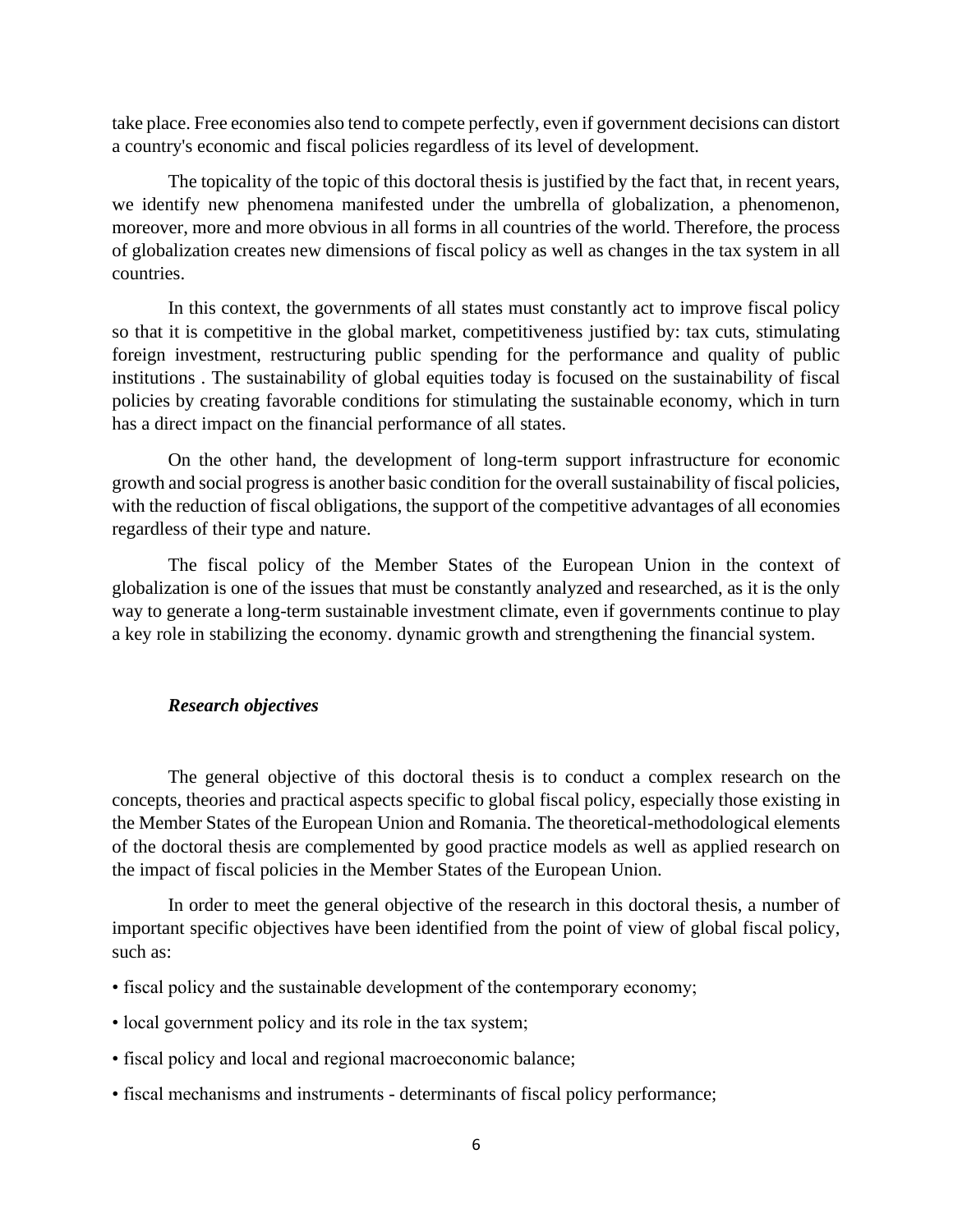- the fiscal system in the contemporary economy;
- current structures and delimitations of the fiscal system;

• the fiscal behavior of the taxpayers from the perspective of the changes specific to the fiscal policy;

• realities and perspectives of the fiscal policy in Romania and other EU member states in the current global context;

• the impact of fiscal policies on economic growth

In order to obtain an overview of the fiscal policy and budgetary situation of the EU countries, we set out to analyze the dynamic evolution of the main components of the fiscal policy of the EU Member States, namely the share of the main categories of direct and indirect taxes in GDP. Following the analysis of the importance of the share of each of the components of direct and indirect taxes in GDP, the first two most important components were selected, so as not to overburden the proposed analysis.

Indirect taxes selected the share of VAT revenues in GDP and the share of revenues from taxes on products other than VAT and import duties in GDP. With regard to direct taxes, the share of personal income tax revenues in GDP and the share of corporate income or income taxes in companies in GDP were selected for analysis.

In order to identify the levels and trends of the main variables with an impact on fiscal policy, based on data provided by Eurostat for the period 2009-2019, (Eurostat, 2021), we analyzed the evolutionary trend as well as the situation in the last year available for analysis (2019 ) for each of the 27 EU Member States.

Also, in order to expand the research undertaken and generate more knowledge, we decided to include in the regression analysis the two most important components of each tax category, namely the share of personal income tax revenues in GDP, revenue share from corporate income or income taxes to GDP, the share of value added tax revenues in GDP and the share of revenues from taxes on products other than VAT and import duties in GDP. The dependent variable in this research is the GDP growth rate.

The quantification of the influence of the selected variables on the economic performance of the Member States of the European Union was carried out using the econometric instrument specific to linear regression, applied for each Member State. Using this method we can estimate the relationship between one or more independent variables and a dependent variable. Otherwise, the method estimates the relationship by minimizing the sum of the squares in the difference between the observed and predicted values of the dependent variable configured as a straight line. The source of the analyzed data was the existing reports for the period 2009-2019, as published by the Directorate General of the European Commission - Eurostat (Eurostat, 2021) and the Directorate General of the European Commission - Taxation and Customs Union (Taxation and Customs Union, 2021) .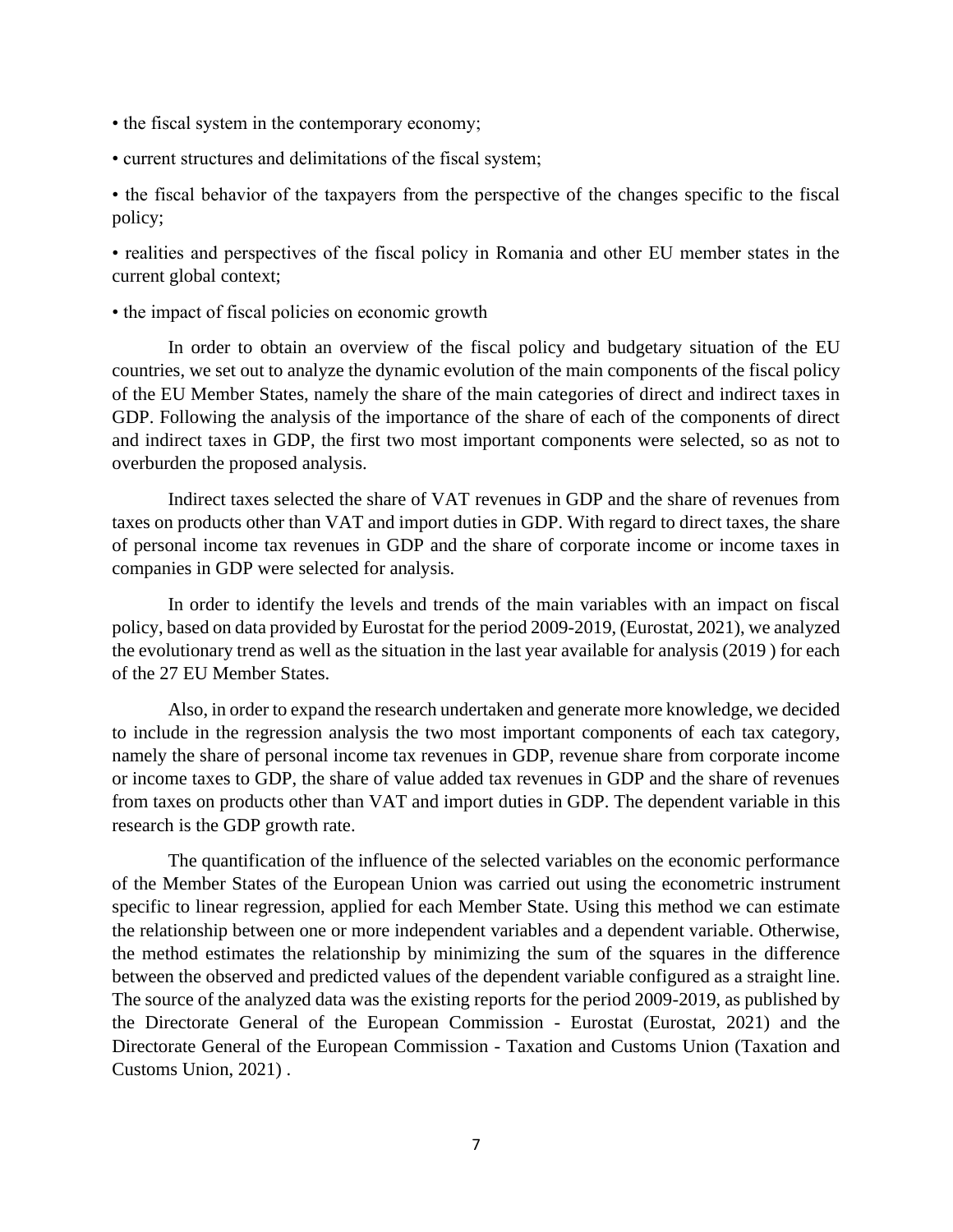## *The limits of research*

The specific approach to the research undertaken in carrying out this scientific paper is directly influenced by the existence of limits generated by exogenous or endogenous factors specific to the investigative process.

Mainly, the limitations of the research are imposed by the availability of data used for analysis, availability manifested both in terms of when the data are published and the sources that are taken into account.

It should be noted that the results published by researchers on the subject, especially on such a hotly debated topic as fiscal policy, offer a multitude of approaches and views, which can sometimes be even contradictory. During this thesis we have highlighted such differences of opinion between established researchers. However, I believe that these very inconsistent views offer the possibility of generating new studies and research that can contribute to the provision of new information, such as those contained in this thesis, which come to add more knowledge to this field.

It is also necessary to emphasize the complexity of the investigative approach carried out in connection with the subject approached, through the analysis carried out on several lines, at the level of the EU Member States. Due to a higher level of complexity of the research, I tried to offer a broad perspective on the subject, but this approach also brings a number of limitations, especially related to the level of depth of the analysis. However, the major advantage of a broader approach is that it can open up new investigative horizons for future research, for specific topics of interest.

## *Original*

The interdisciplinary approach of this doctoral thesis generates a high degree of originality, because we identify a special importance today, globally, of fiscal policy and how it is reflected in fiscal policy at the level of regions and countries.

The reflection of the newest existing practices at European level from the point of view of fiscal policy, as well as the analysis through an advanced econometric research of the way in which they influence the economic growth, generate for the present thesis a high character of uniqueness but also of originality.

In the context in which in the specialized literature there are a multitude of points of view that refer to the fiscal policy, we have realized an original approach of the researches, using the exploratory method. Through this approach we have offered a complex, unique perspective, compared to other specialized works, thus generating new directions of research on fiscal policies in the present and future global context.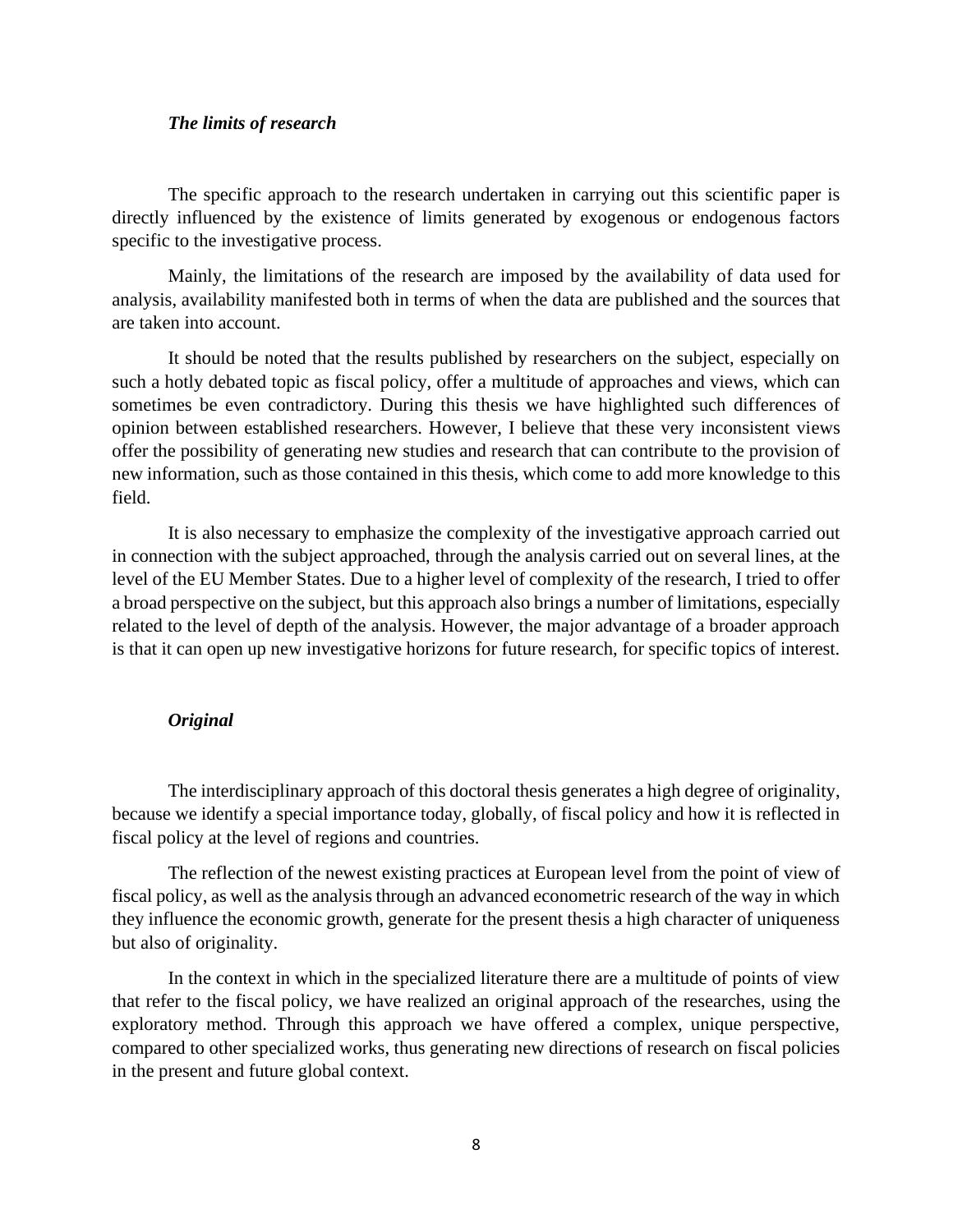Even if there is a published series of researches in the field of fiscal policies, the originality of this thesis lies in a complex approach to the investigative approach, both qualitatively and quantitatively. In a first stage of the research we analyzed the dynamic evolution of the main components of the fiscal policy of Romania and of the 27 EU member states. In the second stage of the analysis, in order to quantify the influence of the selected variables on the economic performance of the Member States, we decided to include in a regression analysis the two most important components of each tax category, direct and indirect.

Thus, the results of the research conducted in the second part of the thesis, come to confirm that fiscal policies are influenced by economic, political and social phenomena existing globally, at European level but also in Romania, aspects that justify the research conducted.

#### *Research methodology*

In approaching the investigative approach necessary for the realization of this scientific paper, we used the entire instrumentation specific to a complex research. Among the established methods of analysis specific to the realization of a scientific work of such magnitude, we used mainly analysis, synthesis, observation, comparison, statistical methods and econometric methods. All these methods contribute, through the specific tools, to the formation of an overview of the topic, the identification of existing alternatives highlighted by the literature and their own value judgments, outlining the main working hypotheses, collecting data necessary for the investigative process, processing available data by methods and specific tools, as well as the extraction of significant results and their discussion in the context of the paper.

To begin with, we conducted a general exploratory approach to the topic, by studying in extenso the available literature, we consulted the legislation specific to the field, we investigated the available data sources and we analyzed the main approaches, conclusions and points of view published by recognized researchers. from national and international literature.

In the next stage, we made a selection of the relevant bibliography for the investigated subject, based on which we extracted and investigated the main elements that became the theoretical foundation of the investigative approach. From the point of view of the exploratory component and the personal contribution to the creation of new knowledge in the field, we decided to use a variety of specific tools. Thus, in a first stage we conducted a research on the evolution of the main variables of fiscal policy, based on the analysis of trends and dynamic indices, followed in a second stage by the use of econometric instruments to determine the influence of the main variables of fiscal policy on economic growth. .

For a clear, concise highlighting of the theoretical - methodological and practical aspects of fiscal policies, the doctoral thesis is structured in two parts with four chapters that converge towards the general objective and the specific objectives highlighted above.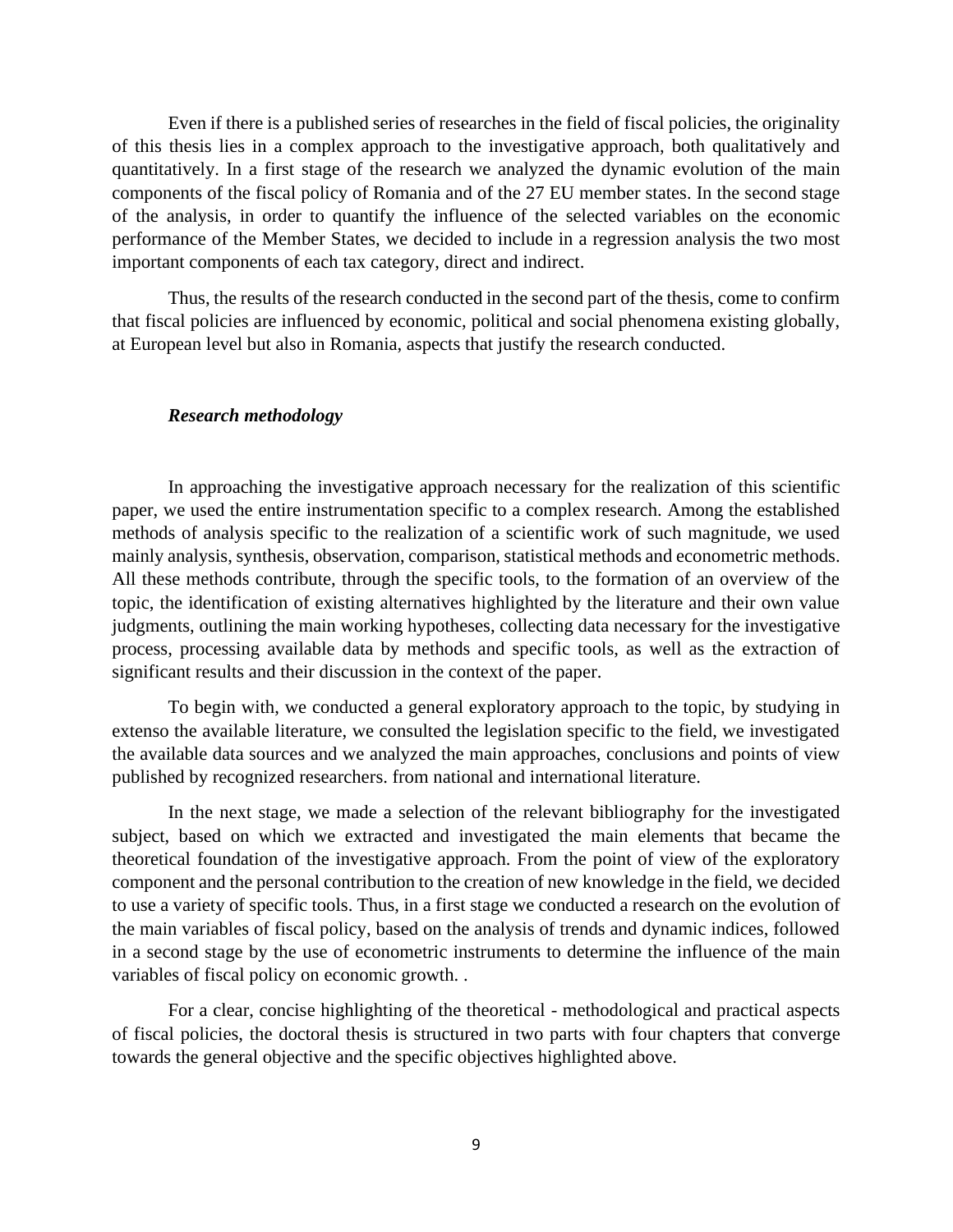Reflecting the way in which the research objectives of this doctoral thesis were achieved, "FISCAL POLICY IN ROMANIA IN THE CONTEXT OF GLOBALIZATION", I will highlight in the following the main specific aspects of each chapter, thus reflecting the theoretical and methodological sequence of general and specific objectives defined. from the beginning.

Thus, the first chapter of the thesis, "GLOBAL FISCAL POLICY IN THE CURRENT ECONOMIC AND SOCIAL CONTEXT", will scientifically identify the points of view of specialists in the field of fiscal policies. I justify this approach by the way in which the local and regional economy must respond to the current challenges of resource sustainability regardless of the economy we are referring to, regardless of the level of development of the economies we are analyzing. In this context of the sustainability of resources and savings, fiscal policy is of major importance, on the basis of which medium and long-term development objectives are or are not financially / fiscally sustainable.

Moreover, the approach of fiscal policy from the point of view of sustainability starts from the fact that it represents a set of fiscal decisions belonging to decision makers, respectively public sector management, which aims to ensure the financial resources needed to finance public needs and achieve objectives of an economic-social and environmental nature, taking into account the factors that act permanently in any type of economy, real and objective factors.

The presentation of these aspects will contribute to the substantiation of some important conclusions regarding the performance of the fiscal policies at the level of each country, especially in Romania.

The second chapter of the paper, "FISCAL SYSTEM AND FISCAL BEHAVIOR - OVERALL PERSPECTIVES" has a major contribution to the conclusions drawn at the end of the doctoral thesis that the development of the tax system in the contemporary period considers the implementation of a dynamic system national economies, according to the characteristics of each stage of development, so that they are adapted to any type of phase in the evolution of the economy. I support the idea of implementing a new fiscal system through the very current state of the global economy, characterized by a national and regional fiscal pressure generated by the COVID-19 pandemic.

To all this I add the fact that the current model of tax relations existing at the level of any country presupposes a correct fiscal behavior on the part of both taxpayers and tax authorities. This is because the patterns of fiscal behavior are largely based on a certain level of culture but also on that behavior of fiscal morality, which is the result of a set of objective and subjective factors. Therefore, the tax culture of taxpayers, the behavior but also the fiscal discipline, as well as the process of interaction between governments and taxpayers directly determine the degree of protection of local, regional and global objectives.

I justify this by the fact that taxes paid by taxpayers are an absolutely necessary social and economic phenomenon, being the only financial mechanism necessary for the development of the economy and society, on the one hand, and the most important tool for the progress of society. In fact, the tax system achieves a balance between public economic interests, corporate interests and personal interests.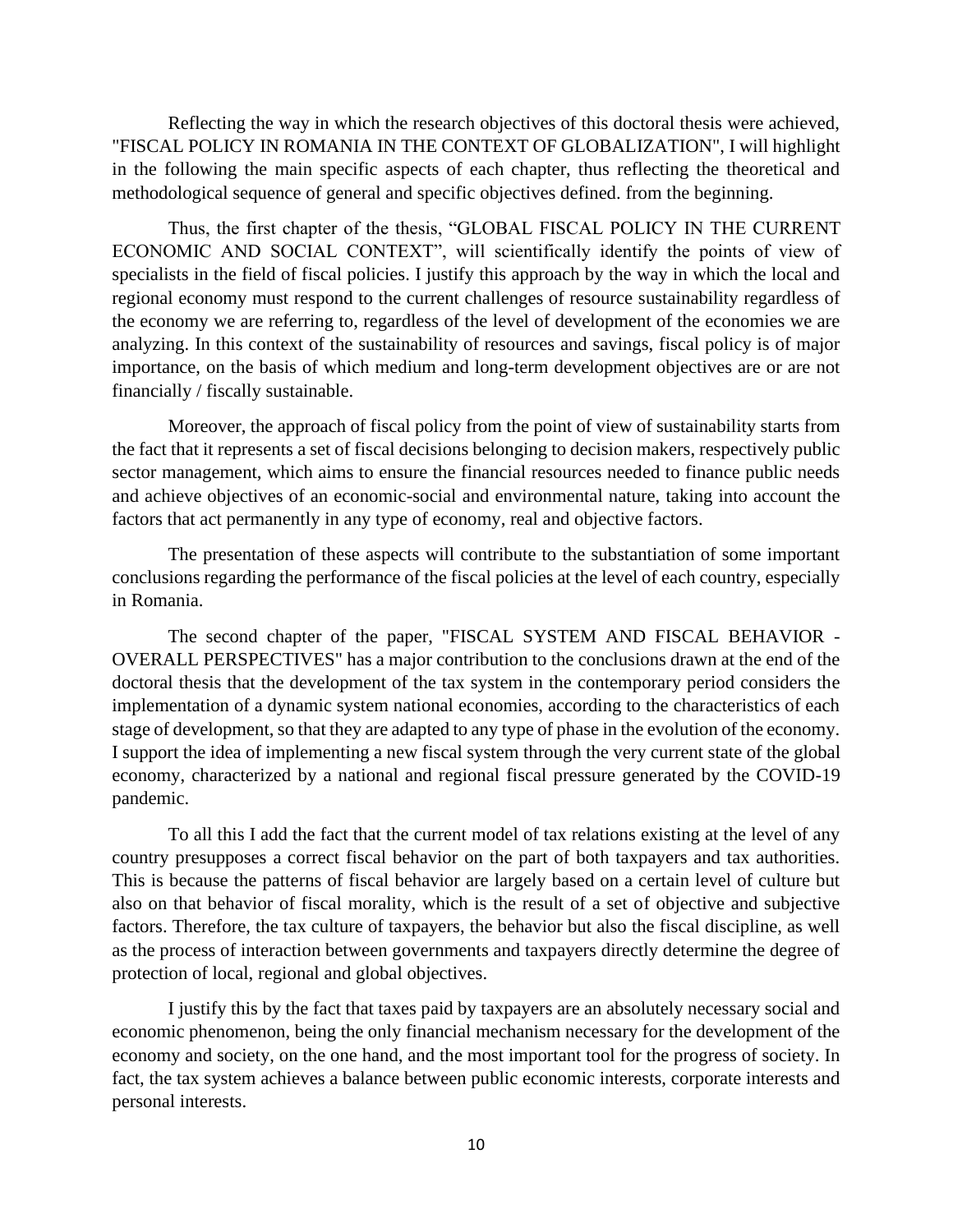The third chapter of the thesis, "FISCAL POLICY IN ROMANIA AND OTHER MEMBER STATES OF THE EUROPEAN UNION" has as a starting point the fact that the prospects for economic and social development that the economies of all countries of the world have are closely related to the way global and regional policies are correctly anchored to local realities, to the specifics of each nation, to the level of development they have and last but not least to their type of economy. Thus, the permanent adaptation of regional and national policies to the trends that the global economy registers, are moreover premises on which the development of all nations is based, regardless of the level of development achieved, the type of government or the regional specifics.

In this context, I will address fiscal policies as key benchmarks of global policies, with a major role in supporting and promoting economic growth, eliminating existing economic and social disparities at regional and local level, and bridging the gap between nations and countries. brings a major increase in knowledge from this point of view.

In order to get an overview of the evolution and perspectives on fiscal policy in the European Union, I will perform a statistical analysis on the dynamic evolution of the main components of fiscal policy, namely the share of the main categories of direct and indirect taxes in GDP.

From indirect taxes, I will select the share of VAT revenues in GDP and the share of revenues from taxes on products other than VAT and import duties in GDP. With regard to direct taxes, I will select for analysis the share of personal income tax revenues in GDP and the share of corporate income or income taxes in GDP.

The fundamental research of the doctoral topic will be carried out through research, analysis and econometric studies that will be included in the fourth chapter of the thesis, "IMPACT OF FISCAL POLICIES ON ECONOMIC GROWTH IN EU MEMBER STATES" chapter that will aim to identify the impact of policies on the development of EU Member States and in Romania.

The quantification of the influence of the selected variables on the economic performance of the Member States of the European Union will be carried out using the econometric instrument specific to linear regression, applied for each Member State. Using this method we can estimate the relationship between one or more independent variables and a dependent variable. Otherwise, the method estimates the relationship by minimizing the sum of the squares in the difference between the observed and predicted values of the dependent variable configured as a straight line.

As no clear consensus has been reached in the literature on the nature and significance of such a relationship, I am not surprised that this is not surprising, given that the global dimension of the public sector has two opposite effects. In fact, higher taxes cause large imbalances and have negative effects on economic activity and growth. On the other hand, higher taxes imply higher levels of public spending, some of which can stimulate economic growth.

Therefore, starting from these general findings, but also to achieve the purpose of this research, through the analysis conducted at the level of each state of the European Union, I will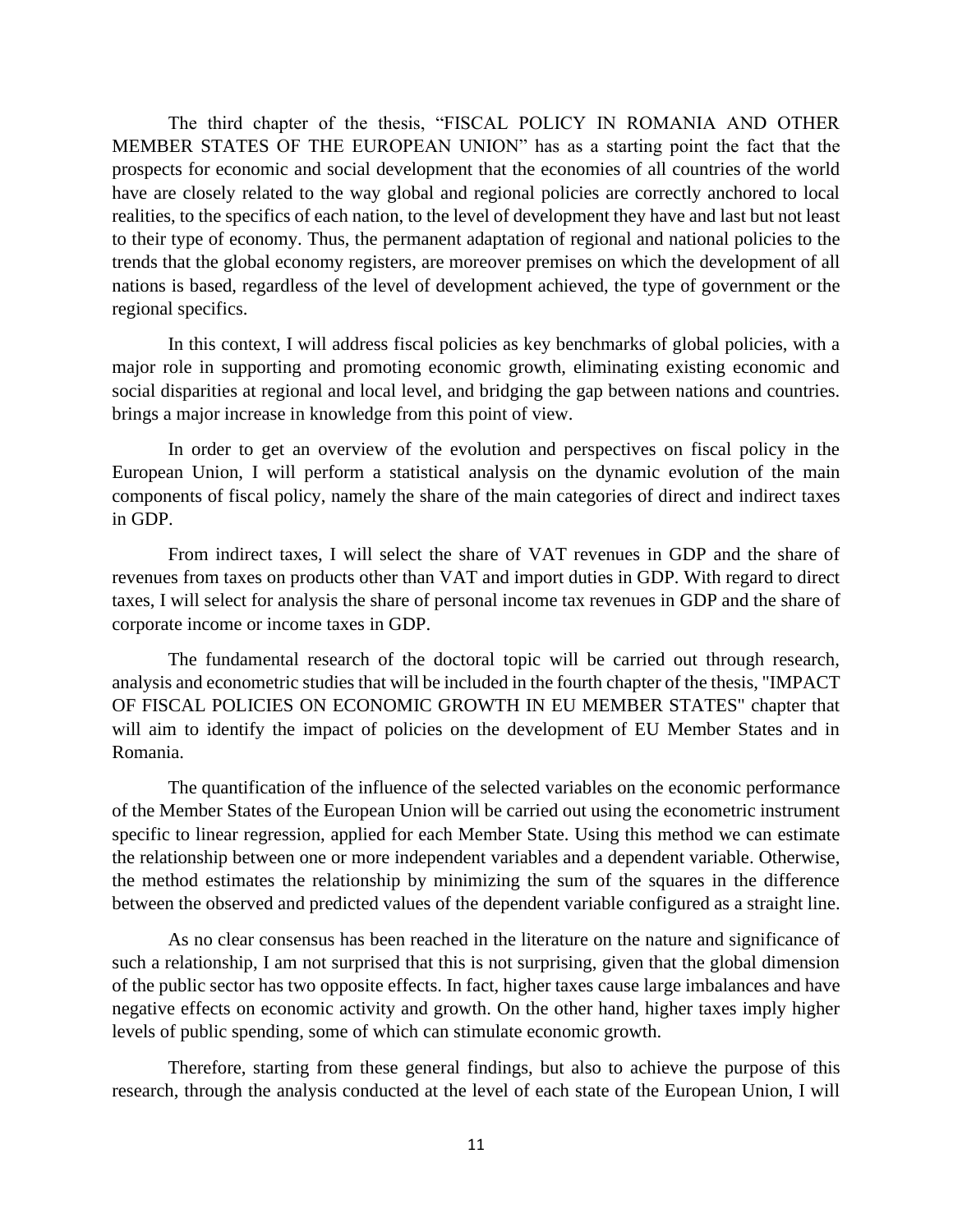want to identify the influence on the growth rate of GDP of the two most important components of each category of taxes, direct (the share of personal income tax revenues in GDP, the share of corporate tax revenues or corporate income in GDP) and indirect (the share of value added tax revenues in GDP and the share of revenues in GDP taxes on products other than VAT and import duties).

In conclusion, the present thesis highlights the specific problems of fiscal policies, both from the perspective of current research, conducted globally, in Europe and in Romania. The present research has started from the idea of identifying the way and the stage in which the fiscal policies of the Member States of the European Union are adapted to the era of globalization.

The economic and social development prospects that the economies of all the countries of the world have are closely linked to the way in which global and regional policies are correctly anchored to local realities, to the specifics of each nation, to the level of development they have and not in last but not least their type of economy. The constant adaptation of regional and national policies to the trends of the global economy is a premise on which the development of all nations is based, regardless of the level of development achieved, the type of government or regional specifics.

In this context, we emphasize that fiscal policies as essential benchmarks of global policies, with a major role in supporting and promoting economic growth, in eliminating existing economic and social disparities at regional and local level, and in bridging the gap between nations.

Like many other economies in various stages of global development, the states of the European Union have faced a significant accumulation of public debt over the past 30 years. The ratio of public debt to GDP as a whole has risen by one level average less than 60% of GDP in 1990, to over 95% of GDP in 2020. Debt growth has been particularly pronounced since the economic and financial crisis of 2007-2008. Thus, it is all the more important to be able to identify the most appropriate fiscal policy instruments to ensure the sustainable economic development of the economy.

Current developments at European level in harmonizing Member States' fiscal policies, accelerated by the Covid-19 pandemic, suggest that there are many concerns in this direction. In the near future, steps will certainly be taken to harmonize and optimize fiscal policies, with a view to a more judicious and equitable use of available resources to achieve maximum effects, namely to support sustainable economic development at European level.

With the concerns that the European Union wants, it can become a source of inspiration and good practices worldwide, so that more and more countries can optimize their fiscal policy to ensure the sustainability of economic development.

It is also becoming clear that all Member States are seeking to achieve a balanced budget and fiscal optimum, which is further complicated by the outbreak of the COVID-19 pandemic, which has caused major shocks to the global economy as well as national. In this context, Romania must urgently adopt firm measures to increase public revenues and reduce public spending, but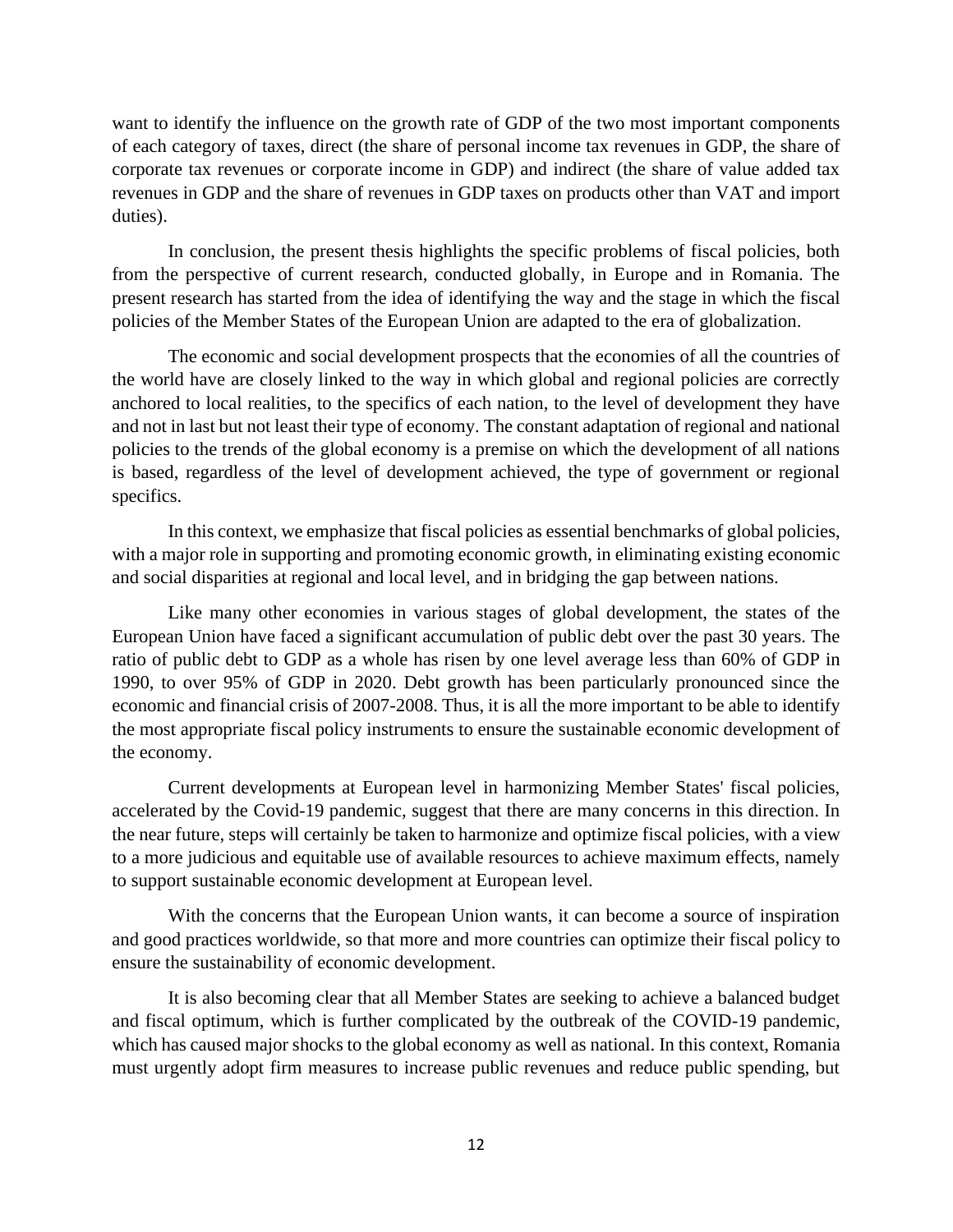also to impose greater fiscal discipline to support economic development, otherwise there is the possibility of major imbalances with significant effects. in the medium and long term.

### **CONCLUSIONS, PROPOSALS AND FURTHER DEVELOPMENTS**

The doctoral thesis entitled "FISCAL POLICY IN ROMANIA IN THE CONTEXT OF GLOBALIZATION" presents a series of specific aspects of fiscal policies in the member states of the European Union and Romania.

The research was structured in two stages, namely the analysis of concepts, theories and methodological aspects related to global and European fiscal policies in a first part of the thesis and a research on the impact of fiscal policies on economic growth in each Member State of the European Union and Romania.

The topic of the doctoral thesis had an interdisciplinary approach and included several fields of activity because fiscal policies are a result of the dynamics of governmental, economic, social and environmental policies.

The conclusions of these complex, interdisciplinary studies mainly highlight the fact that current and future financial policies are extremely sensitive and fluid, as we also identify in the global and regional economy.

Thus, the present thesis aims to identify fiscal policies in Romania in the context of globalization, knowing that the contemporary economy is fully global, which is reflected in any type of action of a governmental, economic, public and private, human nature. and the environment.

Therefore, the theoretical research addressed a number of issues that generated realistic conclusions on: fiscal policy and the sustainable development of the contemporary economy; local government policy and its role in the tax system; fiscal policy and local and regional macroeconomic balance; fiscal mechanisms and instruments - determinants of fiscal policy performance; the tax system in the contemporary economy; current structures and delimitations of the fiscal system; the fiscal behavior of the taxpayers from the perspective of the changes specific to the fiscal policy; realities and perspectives of fiscal policy in Romania and other EU Member States in the current global context; the impact of fiscal policies on economic growth.

The present research is based on the idea of identifying how and when the fiscal policies of the Member States of the European Union are adapted to the era of globalization. The economic and social development prospects that the economies of all the countries of the world have are closely linked to the way in which global and regional policies are correctly anchored to local realities, to the specifics of each nation, to the level of development they have and not in last but not least their type of economy. The constant adaptation of regional and national policies to the trends of the global economy is a premise on which the development of all nations is based, regardless of the level of development achieved, the type of government or regional specifics.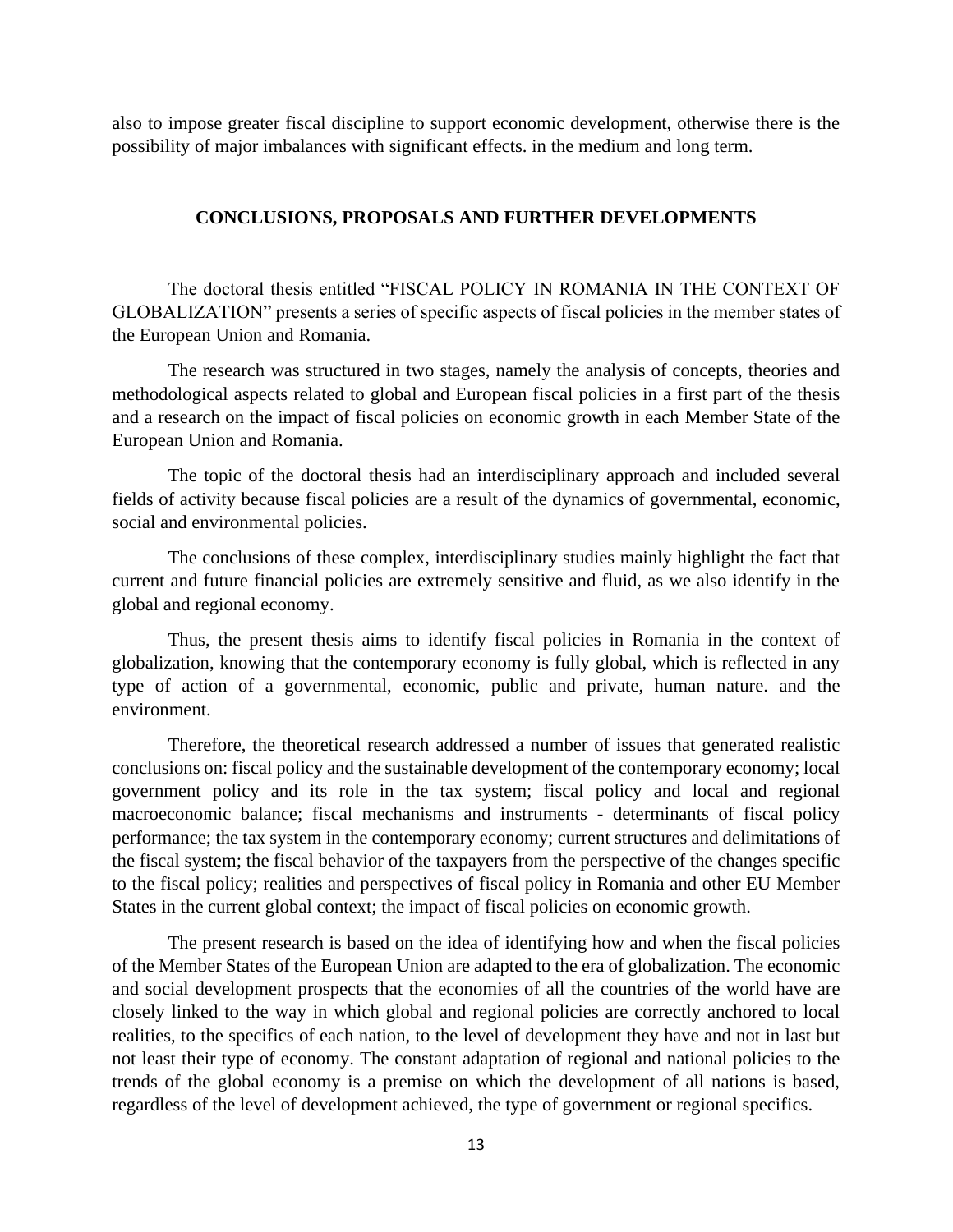In this context, we describe fiscal policies as key benchmarks of global policies, with a major role in supporting and promoting economic growth, eliminating economic and social disparities at regional and local level, and bridging the gap between nations.

For a clear highlight of the main results of the studies and research carried out in this doctoral thesis, I will further present the results of each chapter, as they are the basis for the recommendations that can be relevant starting points for all decision makers, political and economic .

Thus, the main conclusions highlighted in the first chapter, "GLOBAL FISCAL POLICY IN THE CURRENT ECONOMIC AND SOCIAL CONTEXT" provide relevant information that the role of fiscal policy is vital in ensuring economic growth in advanced market economies but also in emerging ones because it is closely linked to increasing the role of the state (in general) and public funding (in particular) by regulating social and economic processes, in line with the global changes that society and the environment are undergoing.

The positive influence of fiscal policy on economic development for emerging market economies is also justified by the need to harmonize the fiscal burden and structure at the level of these countries, to improve the use of budgetary funds, to achieve structural optimization of budget expenditures, the development of financial institutions as well as the implementation of fiscal constraints and rules, which are otherwise specific to fiscal policy.

Therefore, from a theoretical perspective but also from the point of view of the mechanisms of formation and realization, fiscal policy is a tool to regulate the process of economic development, because it takes into account all the elements and particularities of the economic, political, social and natural environment.

An eloquent example of this is the experience of advanced states in fiscal policy, the states of northern Europe, Germany, France, Great Britain, etc. where fiscal stimulus measures have a major impact of the budget deficit on real GDP growth (in OECD countries 1981-2017).

Another relevant conclusion is the fact that, along with these ideas / theories, the fiscal policy of any state must be viewed from the point of view of public goods that provide both productive and utility services. Thus, the optimal fiscal policy involves the use of consumer-based instruments, and the increase in government expenditure financed by income taxes should exclude financing by lump sum tax, by replacing the flat tax with the consumption tax.

Therefore, a direct consequence of previous observations is that these results contrast sharply with the literature, where the consumption tax is generally regarded as the least distorted source of public funding.

 Equally important is the fact that only a consolidation of fiscal policy and specific instruments can meet the objectives of economic growth. Moreover, a coherent fiscal policy, integrated into long-term development plans, directly contributes to growth, generates capital, stimulates competition and foreign direct investment, aspects that justify the continuous improvement of fiscal policy management processes.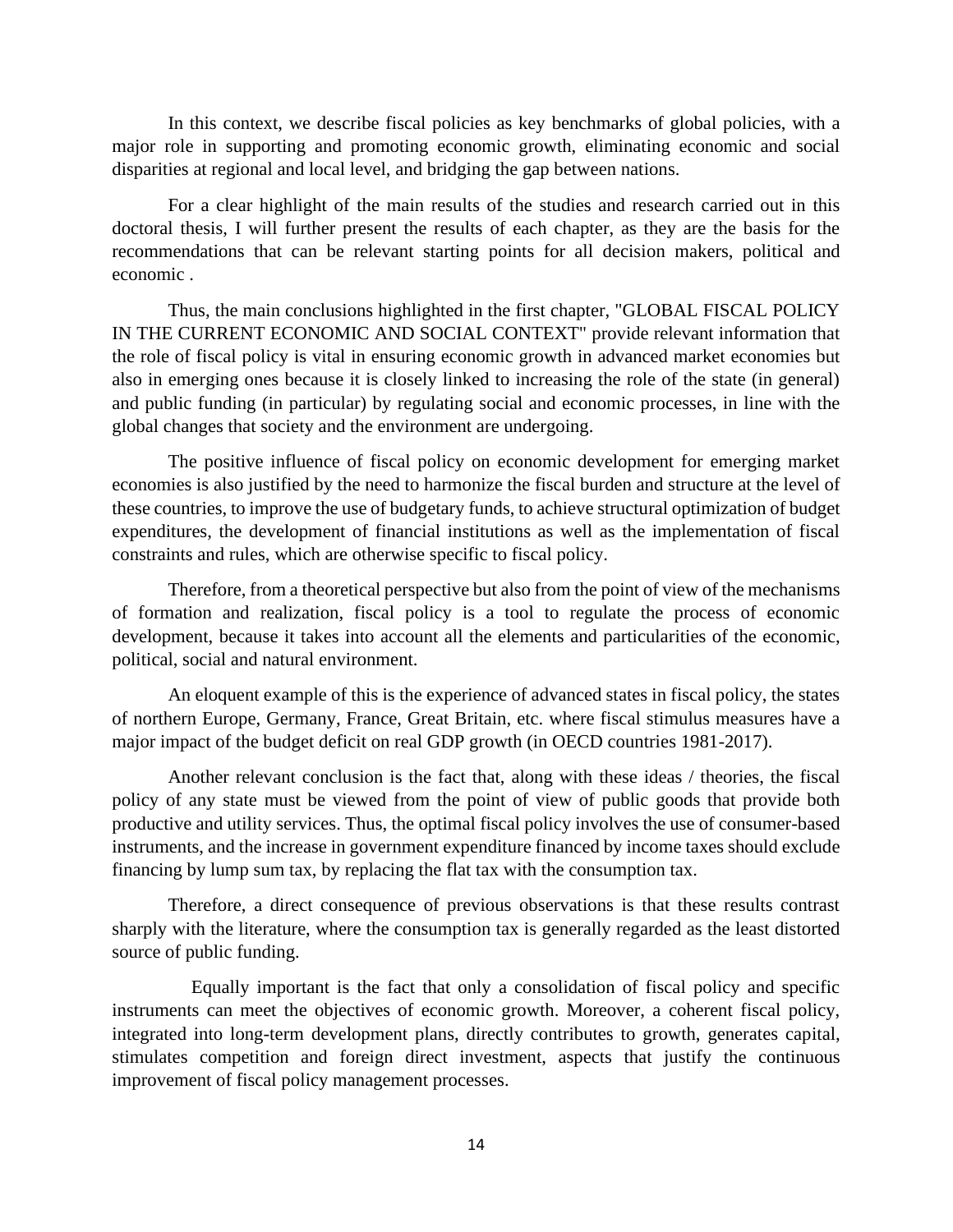In conclusion, fiscal discipline is a concept that can be applied and promoted at the level of any country, because it can reward good policies and penalize bad ones. Although the disciplinary effect depends directly on countries' fiscal stances on financial integration and international risk-sharing, rising public and private debt in many countries, even in developed ones, is becoming a constant problem, exacerbated even in the current Covid pandemic. 19.

It is therefore necessary for most countries to focus economic and fiscal policy on the need to correct debts that are more difficult to finance or refinance. Thus, I identify a direct correlation between financial integration, fiscal policy and fiscal debt correction, and also the need to strengthen fiscal policy and the stability of public finances by creating macroeconomic frameworks and policies specific to the financial sector.

The second chapter, "FISCAL SYSTEM AND FISCAL BEHAVIOR - OVERALL PERSPECTIVES" leads us to a series of important conclusions in terms of the general objective and the specific ones proposed in this doctoral thesis.

Thus, a main conclusion of this chapter refers to the fact that it is absolutely necessary to apply fiscal policies at the level of all the states of the world based on the use of fiscal incentives, especially for the stimulation of the innovative activity. Therefore, the creation of new strategies to improve tax systems taking into account existing incentives must pursue the "fiscal effectiveness" but also the value of the budget revenue deficit after the introduction of tax benefits.

This argument supports the idea that the proper use of tax incentive-based tax systems generates regional benefits both in terms of taxing the income of companies, especially those producing sustainable goods and services and / or focusing on high-tech technologies.

Financial innovations also play an important role in the financial system, with the aim of identifying and systematizing the underlying problems. The importance of the financial system and financial markets in the economy is also justified by the fact that any change in the elements of the financial system, including at the level of markets, institutions, instruments and regulations, can be considered financial innovations if they are perceived as additional benefits by the end user of innovation.

In this context, the fiscal effort is also responsible for the production of tax revenues and is achieved by paying a share of taxpayers' revenues. At the same time, we identify another situation in the economy of any country, that of fiscal pressure which is determined by the ratio between the tax revenues of the community and the gross domestic product, as a ratio between its fiscal burdens and its revenues.

Therefore, the fiscal effort made by certain countries in view of the heterogeneous contexts in which they operate is different, as we identify different environments and different efficiency measures of the fiscal effort. The transparency index, the income equality index and the importance of taxable income derived from natural resources are the main factors affecting the fiscal effort of countries.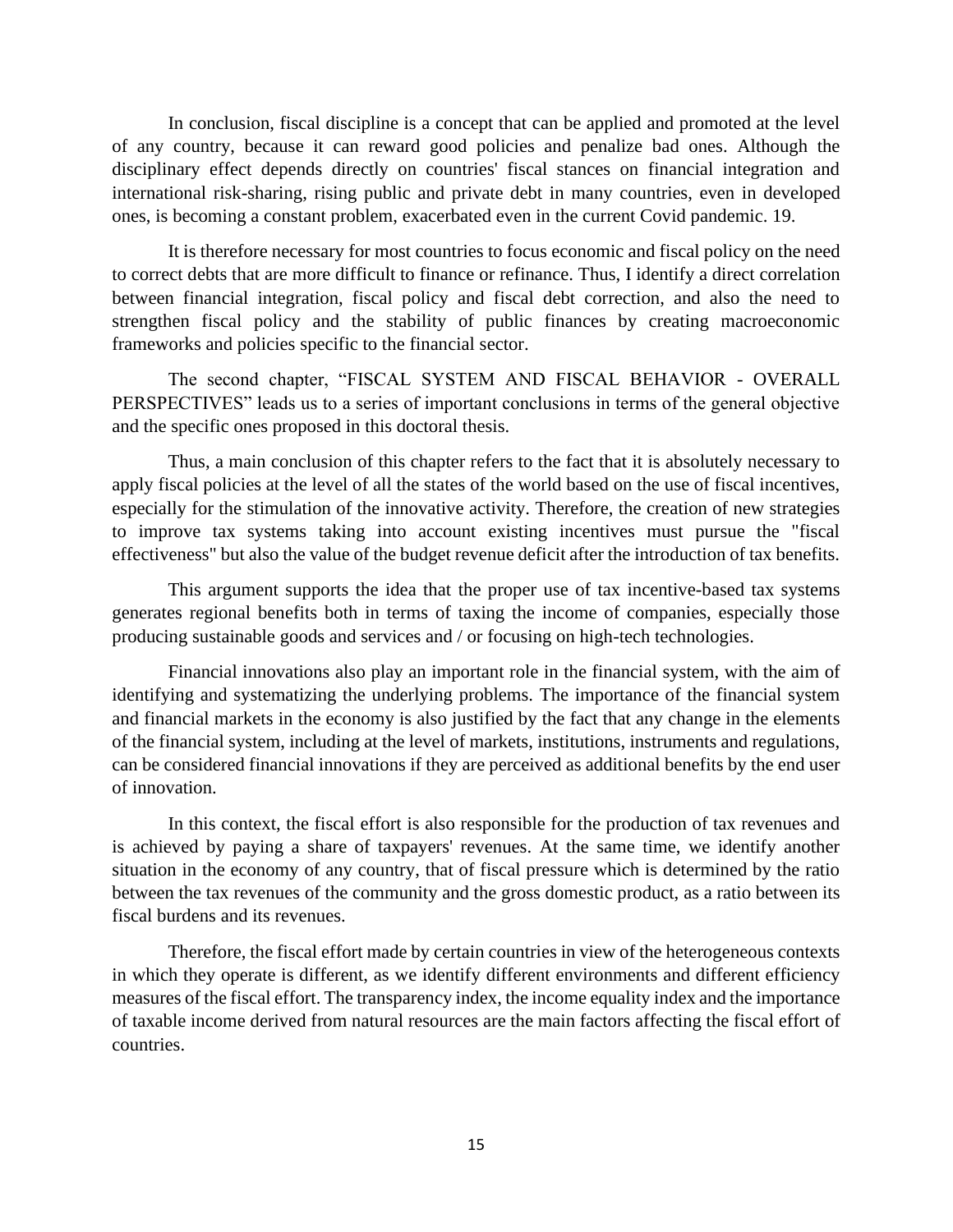Not to be overlooked is the fact that the tax awareness of taxpayers has a direct link with trust in tax and government authorities, which has a positive and direct influence on the behavior of the taxpayer regardless of the country we refer to.

We also identify relevant differences in attitudes from the point of view of tax-paying occupational groups. Thus, companies have a less favorable attitude in terms of taxes, finding their activity relatively restrictive, compared to employees who aim to pay taxes in terms of benefits from the provision of public goods and services.

Another relevant conclusion is that taxpayers' tax behavior reflects the way in which people, under the influence of endogenous and exogenous factors, choose to act against tax obligations, react against tax policy and interact with other taxpayers and authorities. tax.

I also believe that inadequate tax education, together with a high tax burden, distrust of tax institutions, lack of transparency and waste of public financial resources, contribute significantly to changing the behavior of taxpayers in a negative way. Therefore, financial education is essential for anyone to find the resources needed to achieve the goals of balancing their budget and justifies the fact that tax education must become essential.

I conclude that tax education must become essential, because otherwise there are direct and indirect repercussions of the tax system on anyone. Equally important is the fact that taxation is the result of a partnership between the state and citizens identified by the relationship between taxpayers and the tax administration.

The third chapter of the doctoral thesis "FISCAL POLICY IN ROMANIA AND OTHER MEMBER STATES OF THE EUROPEAN UNION" reflects the fact that, even if there are multiple similarities and major unitary actions in all economic and geographical regions of the world, we still identify regional particularities and leading us to the idea that globalization is currently manifesting itself more regionally and less globally.

Therefore, we can characterize the global economy as characterized mainly by regionalization and less by globalization. In this context, although the European Union supports globalization through its actions, policies and strategies, current regulations in particular support the protection of Member States, local businesses, local consumers, the European economic and social environment as a whole, even if trade borders are far above the regional ones.

The explanation for this result lies mainly in the fact that economically advanced countries have gone through the current stage of developing countries, which are often affected by serious problems, especially with high levels of corruption and insecurity. Therefore, the specific problems of these countries greatly affect the developing economies, which is in fact the reason why these states must be treated differently, so as to facilitate the effective implementation of fiscal policies that generate stability and economical growth.

From this point of view, we have recently identified an increase in pressure from the most important EU countries to adopt and promote a common fiscal policy, justifying this policy by protecting the single currency that depends directly on the design and implementation of a common budget. and compliance with the convergence criteria.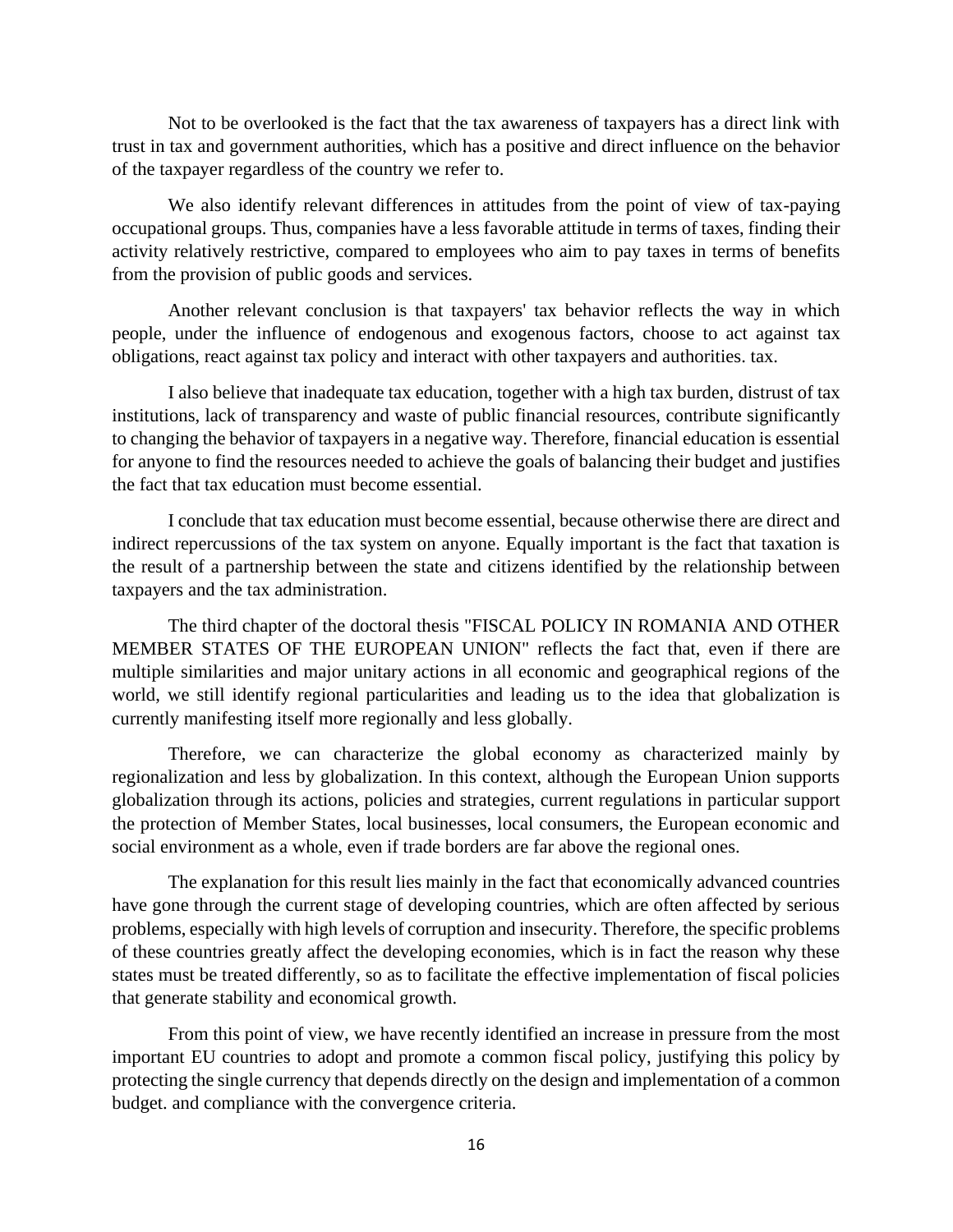In conclusion, we point out that there are multiple points of view that a common policy can be detrimental to the poorer countries of Eastern Europe, which through the lower level of tax, gain a comparative advantage in attracting foreign investment, even if economic integration has brought many benefits to citizens, namely the free movement of goods, services, capital and labor. Below we identify countries (Latvia, Estonia and Lithuania) that register a significant difference in the welfare of citizens compared to those in Western countries, as well as those in Western countries compared to those in former communist countries (Romania, Bulgaria, Poland, Hungary, Czech Republic). ).

The analyzes carried out in this chapter also show that there are still differences in the tax system at the level of each EU Member State, even if we identify a constant concern at the level of European and national policy makers on policy uniformity. in order to reduce the significant differences between Member States, between developed and developing countries.

As the analysis shows, we have noticed that the more economically and socially developed European countries (such as Austria, France, Germany, or the Netherlands) have an approach in which the level of taxation and taxation is at a higher level than of the European average.

On the other hand, the analysis shows that economically and socially less developed countries continue to face difficult situations in terms of economic development and an increase in the quality of life, although the level of taxation is generally below the average level equivalent to the European Union. At the same time, the countries of Central and Eastern Europe are, as the statistics show, states that offer real opportunities in terms of tax facilities offered to investors in developed countries.

In conclusion, the idea of a balanced fiscal policy in the EU Member States is still a controversial topic, with supporters and critics of the transformation of national fiscal policies into common tax policies of all Member States into real obstacles. of the sustainable development of the less rich and developed states.

Chapter four, "THE IMPACT OF FISCAL POLICIES ON ECONOMIC GROWTH IN EU MEMBER STATES" started from the premise that even if we want a unified approach to common problems, there are many policy approaches at European level. This is also reflected in developments in EU Member States.

Therefore, I aimed to investigate in more detail, with the help of the econometric instrument, how the effect of fiscal policies (materialized through budget revenues from direct and indirect taxes) is manifested on economic growth (expressed by the GDP growth rate), but also if a generalized model that is applied by EU states can be identified.

This investigation highlighted, once again, the fact that there are a multitude of approaches and effects, as it is not possible to isolate a valid universal model to quantify the influence of selected variables on the growth rate of gross domestic product.

Current developments at European level in harmonizing Member States' fiscal policies, accelerated by the Covid-19 pandemic, suggest that there are many concerns in this direction. In the near future, steps will certainly be taken to harmonize and optimize fiscal policies, with a view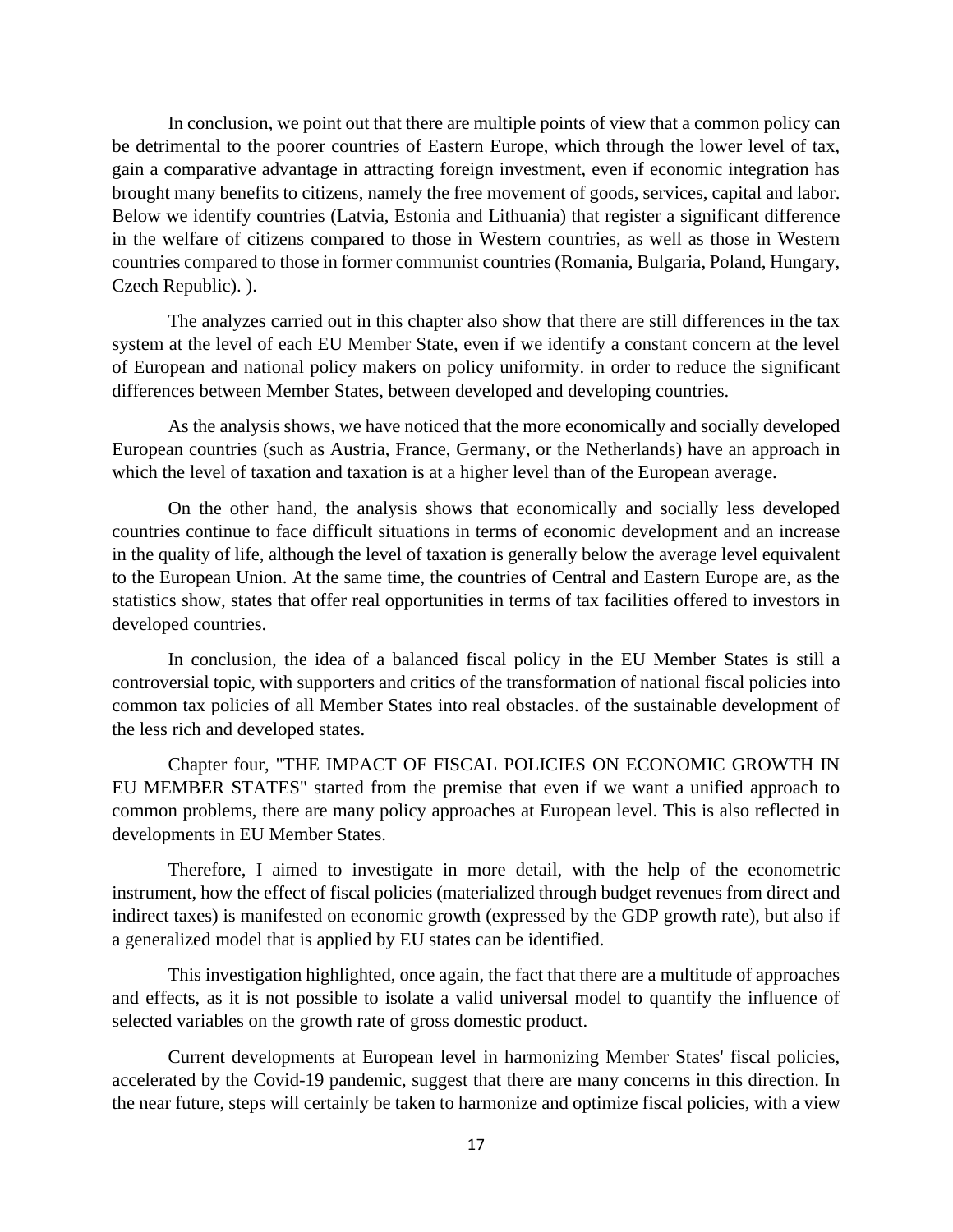to a more judicious and equitable use of available resources to achieve maximum effects, namely to support sustainable economic development at European level.

Through its concerns, the European Union can become a source of inspiration and good practice worldwide, so that more and more countries can optimize their fiscal policy to ensure the sustainability of economic development.

The importance of this observation lies in the fact that, first and foremost, there is still no uniform approach in EU Member States to current fiscal policies, even though there is more and more talk about it. Secondly, given the process of globalization and the ways in which the poles of economic power are currently polarizing, we realize that the European Union does not yet seem ready to provide a unitary financial and fiscal response to the new post-pandemic wave of reconfigurations. political-economic beginning worldwide.

On the other hand, fiscal policy is more effective when it is coordinated globally than when it is implemented by an individual government. For example, reducing taxes and increasing spending in one country can create capital losses by stimulating demand and imports, thus reducing the benefits for the country that started the process. The common stimulus, on the other hand, implies that all countries involved see a higher external demand for their products and therefore a country can reap an equivalent benefit for a more modest level of spending, a strong argument when public debt they are big.

This is a goal of the European Union and important steps are being taken to achieve it, but there is a long way to go and fiscal policies will always have to be adapted to successfully cope with the process of globalization.

As we have shown before, despite the fact that there is a constant concern of researchers on the subject of the impact of fiscal policies on economic growth, no clear consensus has been reached on the nature and significance of such a relationship. The analysis of the literature published so far has highlighted the fact that experts have promoted different approaches, based on various econometric models, simpler or more sophisticated, without being able to issue a universally valid theory.

I consider these conclusions to be particularly important in terms of Romania and the options that our country has in terms of adopting and implementing an efficient fiscal policy in the context of globalization, being able to follow a model that corresponds to the needs and particularities of the Romanian economy, in order to sustain a solid and sustainable economic growth.

Starting from the fact that this doctoral thesis had a series of objectives, I consider that all the theoretical and practical research carried out along the way contributed to highlighting relevant conclusions which in turn open the opportunity to substantiate a set of proposals aimed at reconsidering fiscal policy in members of the European Union, and consequently for Romania.

Therefore, I highlight in the following a series of proposals, directions for future development that can change the way of relating the Member States of the European Union and Romania and can contribute to a better balance of the environment of action specific to each nation.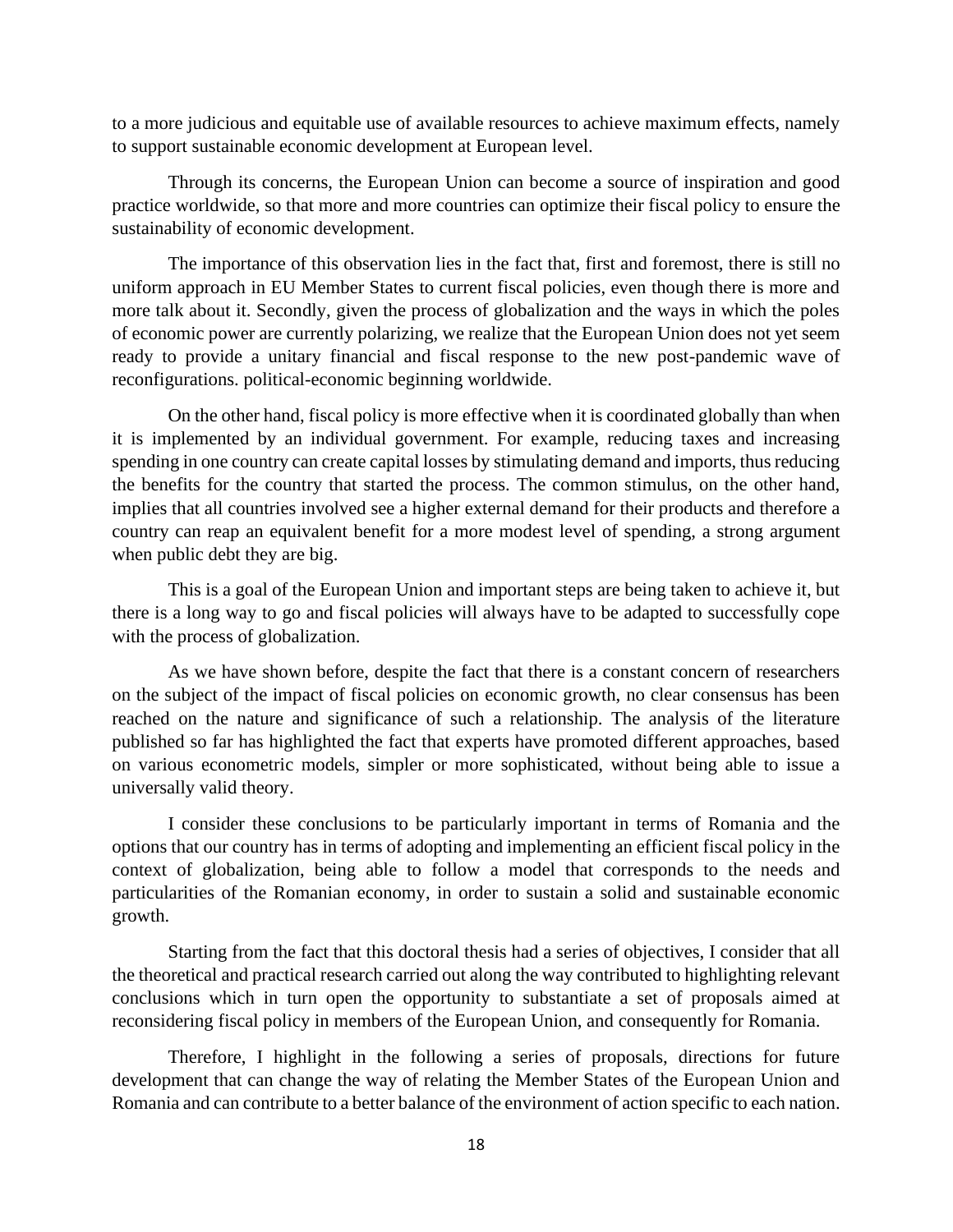In this sense, a future direction of development is that, although there is a dependence on decision-makers on sometimes pessimistic views, which leads to an adjustment of fiscal policy, I consider that a change of vision based on fiscal consolidation, such as the Covid-19 Pandemic, is one of the viable strategies that any Member State can take into account. account.

Another priority direction for the future is that the current new visions / views of fiscal policy give greater importance to global fiscal trends that need to be included in regional and local policies, which is why a fundamental overhaul is needed. in the future, giving a more active role to fiscal policy.

Therefore, rules-based fiscal policy is no longer a necessity, on the contrary it is extremely complicated for any state to comply with the basic rules that support the balance of fiscal policies, namely: flexibility and applicability in any economic, political, social context and the environment. Also, even tax policies that tend to become increasingly populist, especially in less developed countries, I believe need to be eliminated and support the application of a tax system based on penalizing costs with direct effects on the reputation of the countries at fault. This measure can contribute to a balance of fiscal policies and support for truly sound and operational ones in any domestic and international economic context.

On the other hand, tax rules with constant parameters cannot be sustainable because they are dependent on government behavior over certain periods of time, so I believe that the application of traditional rules to stabilize public debt on a regular basis, for example, can influence the effectiveness of policies. but does not always give them the character of sustainability. Therefore, a relatively short-term fiscal contraction can often be effective in ensuring the long-term sustainability of fiscal policies.

Another sustainable direction for the future is with regard to tax withholdings, which must be less protective for those active in the labor market and more permissive for vulnerable groups in any EU Member State.

Another proposal relevant to the current economic context of the European Union and implicitly of Romania is the one related to the development of a fiscal policy for the sustainable development of an innovative business ecosystem. I justify this proposal by the fact that innovative companies are able to sustain rapid growth, attract international investment and cope with the environmental, economic and social changes specific to the current century.

Therefore, stimulating sustainable fiscal policy can avoid situations of stagnation in the euro area, an area that has recently been characterized by a slowdown in growth and direct responsibility lies exclusively with each national government and beyond with the European authorities.

Concrete solutions to future stabilization policy are also a constant concern for decisionmakers, who are particularly concerned with the means and measures to reduce public deficit and debt levels. Therefore, future policy makers need to be involved in a different way, applying intolerance tactics to budget and policy deficits.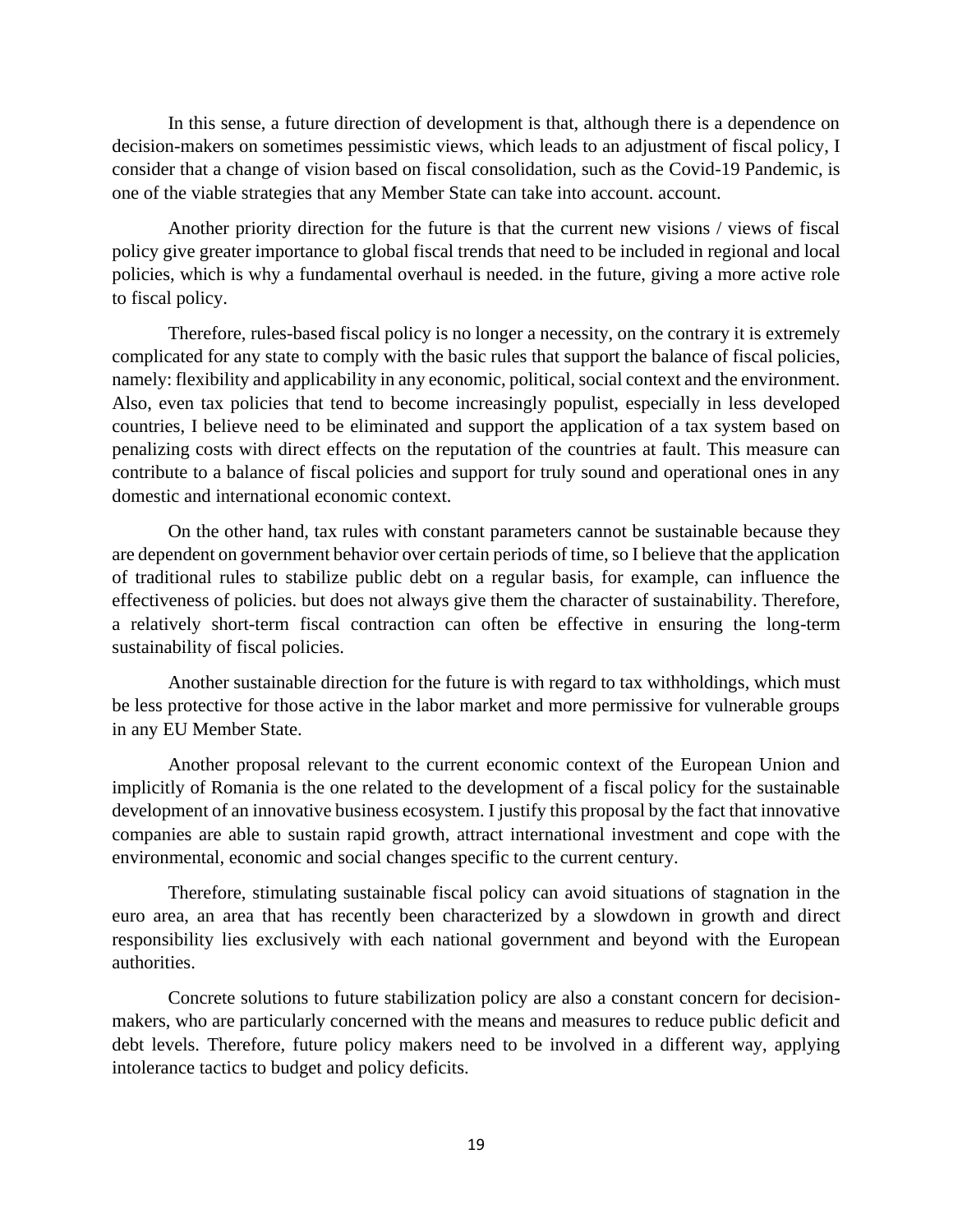unconventional monetary measures, but also measures to promote sustainable investment and absorb private savings, which are accompanied by measures to increase employment and maintain inflation targets considered sustainable by the European authorities.

Therefore, political interventions are seen as vital tools in cushioning the impact of crises of any kind, especially on inequality and poverty. Thus, a new framework for fiscal policy must take into account as a starting point the assessment of public needs and the need for sustainable public investment, and it is clear that a new fiscal paradigm will be strengthened so that the public debt of the Member States of the European Union and Romania's path of consequence.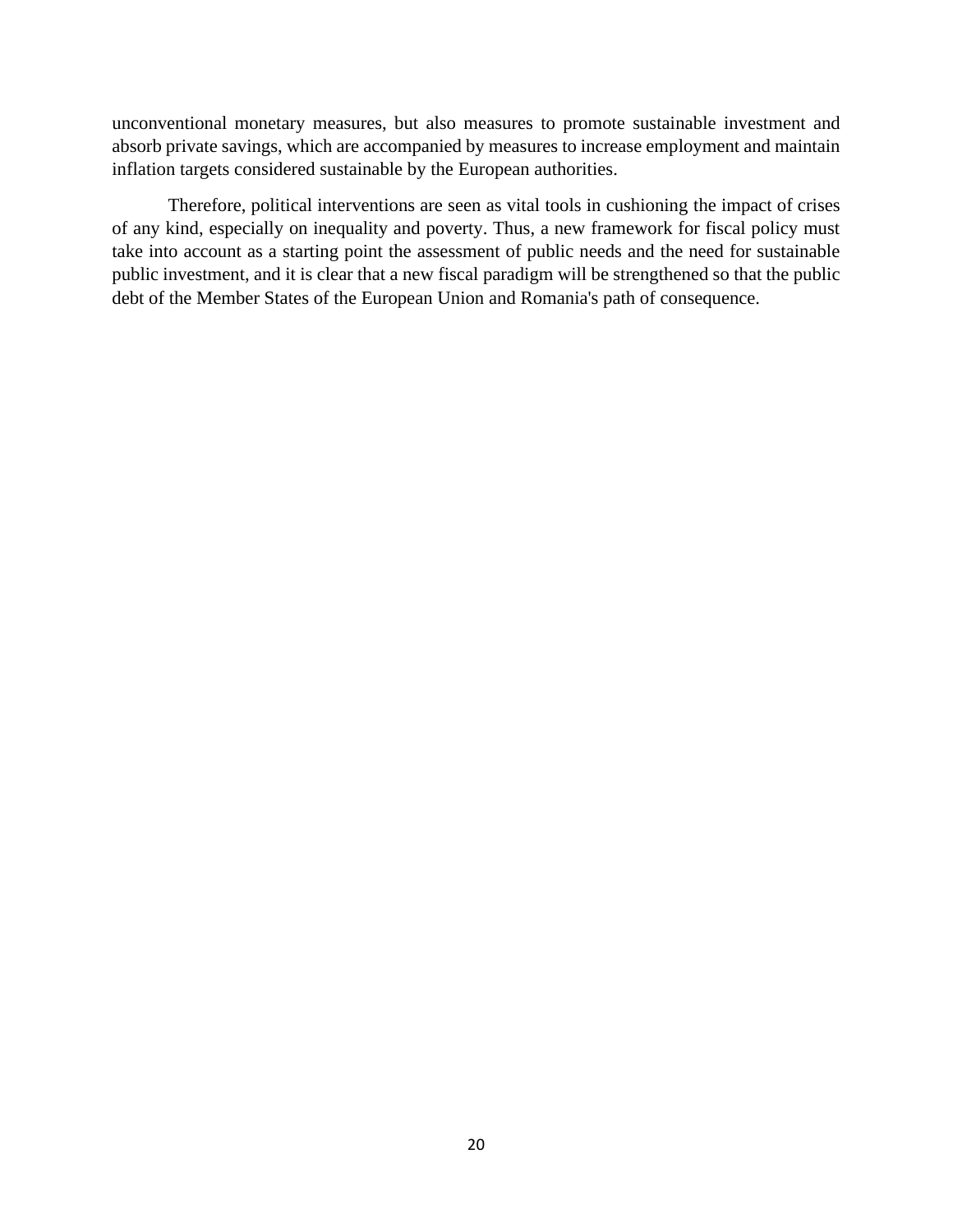#### **BIBLIOGRAPHY**

#### *Books (classic book or e-book):*

1. Acemoglu, D .; Robinson, J.A. Why Nations Fail: The Origins of Power, Prosperity and Poverty. Crown Business: New York, 2012.

2. Alibegovic, D.J. Less is More: Decentralization in Croatia and Its Impact on Regional Development. In: Bartlett W., Maleković S., Monastiriotis V. (eds) Decentralization and Local Development in South East Europe. Studies in Economic Transition. Palgrave Macmillan, London, 2013.

3. Bistriceanu, Gh. Lexicon of finance-credit, accounting and financial informaticsaccounting, Didactic and Pedagogical Publishing House, Bucharest, 1981.

4. Brezeanu, P. European Finance, CH Beck, Bucharest, 2007.

5. Brezeanu, P. Taxation: concepts, theories, policies and practical approaches. Wolters Kluwer, 2010.

6. Bulborea, I. coord, Microeconomics and macroeconomics, part I, Pro Universitaria Publishing House, Bucharest, 2000.

7. Ciumaș, C .; Mureșan, G-M. A new approach to behavioral finance: Can money really buy happiness ?, LAP Lambert Academic Publishing, 2017.

8. Condor, I. Financial Law, Editor Regia autonomă "Monitorul oficial", Bucharest, 1994.

9. Corduneanu, C. The fiscal system in the science of finance, Codecs Publishing House, Bucharest, 1998.

10. Cottarelli, C .; Guerguil, M. (Eds.). Designing a European Fiscal Union: Lessons from the Experience of Fiscal Federations (1st ed.). Routledge, 2014.

11. De Bandt, O .; Drumetz, F .; Pfister, C. Preparing for the Next Financial Crisis, Routledge, 2021.

12. Drăcea, M .; Mitu, N.E .; Drăcea, R.M. Elaboration and execution of the public budget, University Publishing House, Bucharest, 2010.

13. Filip, Gh. Financial Policies, Sedcom Publishing House, Iaşi, 2001.

14. Goldsmith, M .; Page, C. Changing government relations in Europe: from localism to intergovernmentalism, London: Routledge, 2010.

15. Guerrien, B. Neoclassical Economics, Humanitas Publishing House, Bucharest 1993.

16. Held, B .; Moriarty, B .; Richardson, T. Microsoft Excel Functions and Formulas, 4th ed .; Mercury Learning and Information LLC: Dulles, VA, USA, 2018.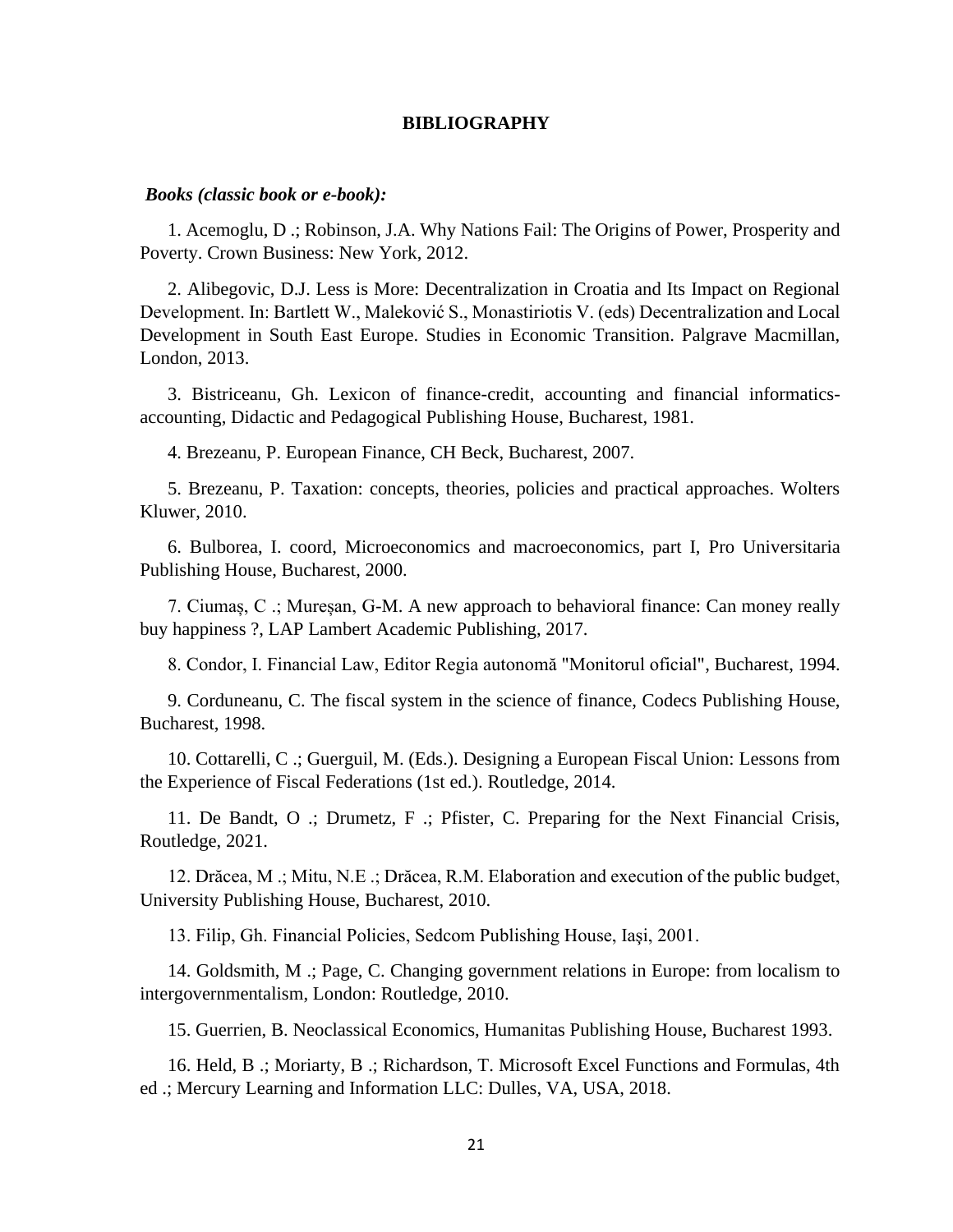17. Hume, D. Essays Moral, Political, Literary (LF ed.). Liberty Fund, 1777.

18. Istrate, C. Taxation and accounting within the company, Polirom Publishing House, Iaşi, 2000.

19. Jankovics, L .; Sherwood, M. Independent Fiscal Institutions in the EU Member States: The Early Years; No. 067; Directorate-General for Economic and Financial Affairs (DG ECFIN), European Commission: Brussels, Belgium, 2017.

#### *Articles published in the classic journal or online:*

1 Abachi, P.T. Growth Performance in Nigeria "s Fiscal Syste, European Scientific Journal, 2013, 9 (31), 1-8.

2 Abdullah, H. The Relationship between Government Expenditure and Economic Growth in Saudi Arabia. Journal of Administrative Science, 2000, 12 (2), 173-191.

3 Acémoglu, D; Johnson, S; Robinson, J and Y. Thaicharoen. Institutional Causes, Macroeconomic Symptoms: Volatility, Crises and Growth. Journal of Monetary Economics, 2003, 50, 49-123.

4 Acosta-Ormaechea, S .; Yoo, Y. Tax Composition And Growth: A Broad Cross-Country Perspective. IMF Working Paper 257, 2012, 1-36.

5 Addison, T .; Niño-Zarazúa, M .; Pirttilä, J. Fiscal Policy, State Building and Economic Development. 2018, J. Int. Dev., 30, 161– 172.

6 Afonso, A .; Furceri, D. Government size, composition, volatility and economic growth. 2010, European Journal of Political Economy, 26 (4), 517–532.

7 Akin, Z .; Bulut-Cevik, Z.B .; Neyapti, B. Does Fiscal Decentralization Promote Fiscal Discipline ?. Emerging Markets Finance and Trade, 2016, 52 (3), 690-705.

8 Alavi Bajgani, S.A., Peykarjo, K., Hojaber Kiani, K., Torabi, T. A study of the nonlinear effects of fiscal policies on economic activities during business cycles through the Smooth Transition Auto Regressive (ESTAR) approach. The Journal of Economic Policy. 2020, 12 (23), 345-374.

9 Alcidi, C .; Giovannini, A. The ECB Dilemma - Financial Stability or Independence ?, in Reconciling Governance and Model. A Five-fold Narrative for Europe, Brussels, Madariaga College of Europe Foundation, 2013, 50-64.

10 Allard, C. (ed.) Toward a Fiscal Union for the Euro Area, IMF Staff Discussion Note, 2013. Available online: https://www.imf.org/external/pubs/ft/sdn/2013/sdn1309. pdf (accessed July 2021).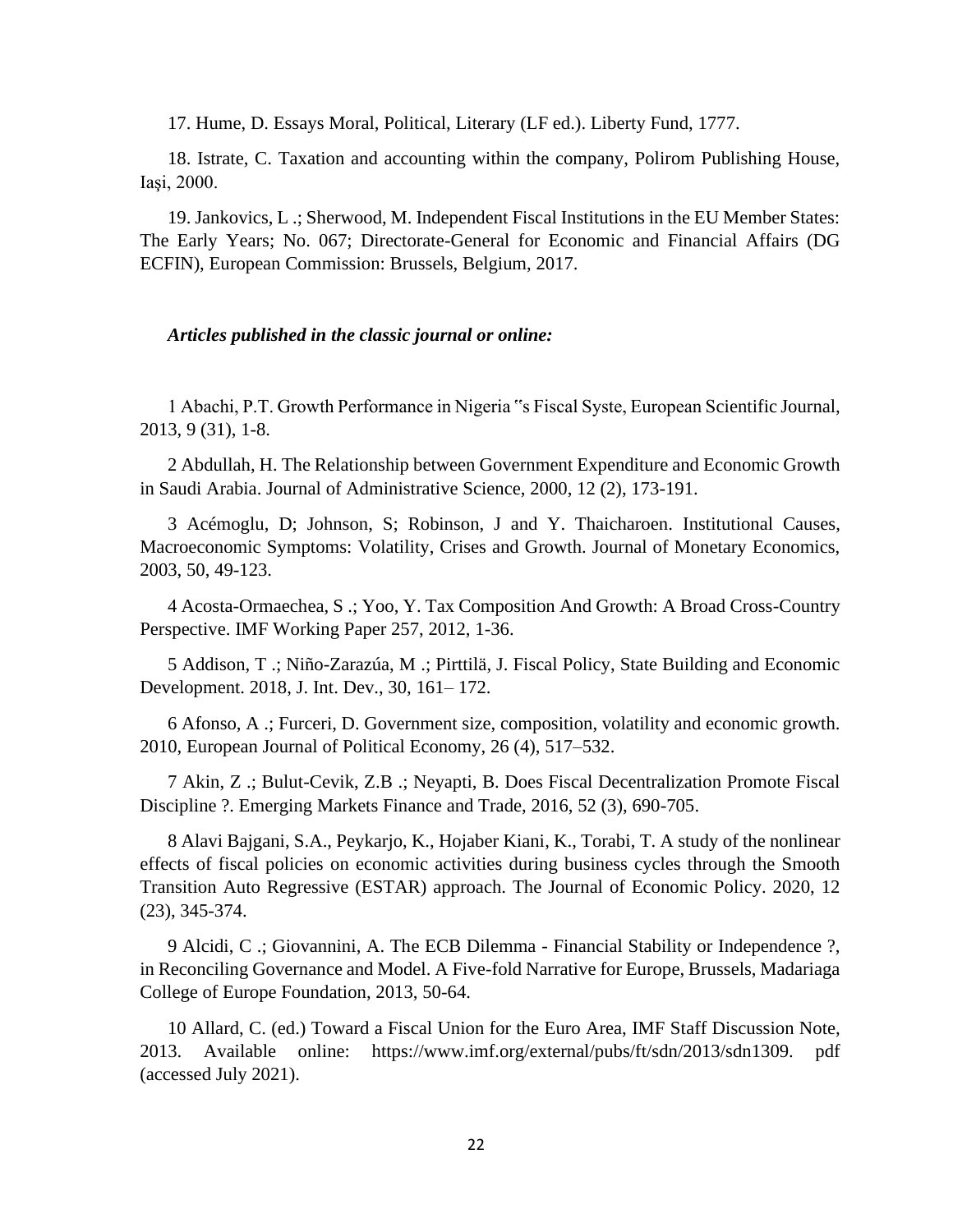11 Alm, J., Does an uncertain tax system encourage "aggressive tax planning"? Economic Analysis and Policy, 2014, 44 (1), 30–38.

12 Álvarez, N., G. Feigl, N. Koratzanis, M. Marterbauer, M. Mathieu, T. McDonnell, L. Pennacchi, C. Pierros, H. Sterdyniak, A. Truge and, J. Uxó, Towards a Progressive EMU Economic Governance, ETUI Working Paper, 2019. Available online: https://www.etui.org/publications/working-papers/towards-a-progressive-emu-fiscalgovernance (accessed July 2021).

13 Andersson, M .; Stenström, M. Sustainability considerations when purchasing corporate bonds, Sveriges Riksbank, 2021, Economic Commentary. Available online: https://www.riksbank.se/globalassets/media/rapporter/ekonomiskakommentarer/engelska/2021/sustainability-considerations-when-purchasing-corporatebonds.pdf (accessed July 2021).

14 Andor, L., P. Berès, L. Bini Smaghi, L. Boone, S. Dullien, G. Duval, L. Garicano, MA Landesmann, G. Papaconstantinou, A. Roldan, G. Schick, X. Timbeau, A. Truger and S. Vallée, Blueprint for a Democratic Renewal of the Eurozone, Politico, 2018. Available online: https: // www. politico.eu/article/opinion-blueprint-for-a-democratic-renewal-ofthe-eurozone/ (accessed July 2021).

15 Annicchiarico, B .; Di Dio, F .; Felici, F. Structural reforms and the potential effects on the Italian economy. J Policy Model, 2013; 35 (1), 88–109.

16 Annicchiarico, B .; Giammarioli, N. Fiscal Rules and Sustainability of Public Finances in an Endogenous Growth Model, ECB, Working Paper series 381, 2004, 1-48.

17 Apergis, N. Convergence in Public Expenditure Across a Sample of Emerging Countries: Evidence from Club Convergence. Emerging Markets Finance and Trade, 2015, 51 (3), 448-462.

18 Asandului, M .; Lupu, D .; Maha, L.-G .; Viorică, D. The asymmetric effects of fiscal policy on inflation and economic activity in post-communist European countries, Post-Communist Economies, 2021, 1-21.

19 Aussilloux, V .; Baïz, A .; Garrigue, M .; Martin, P. Mavridis, D. Fiscal plans in Europe: No divergence but no coordination ", VoxEU.org, 2021. Available online: https://voxeu.org/article/fiscal-plans-europe-no-divergence-no -coordination (accessed July 2021).

20 Bachner, G .; Bednar-Friedl, B. The Effects of Climate Change Impacts on Public Budgets and Implications of Fiscal Counterbalancing Instruments. Environ Model Assess, 2019, 24, 121–142.